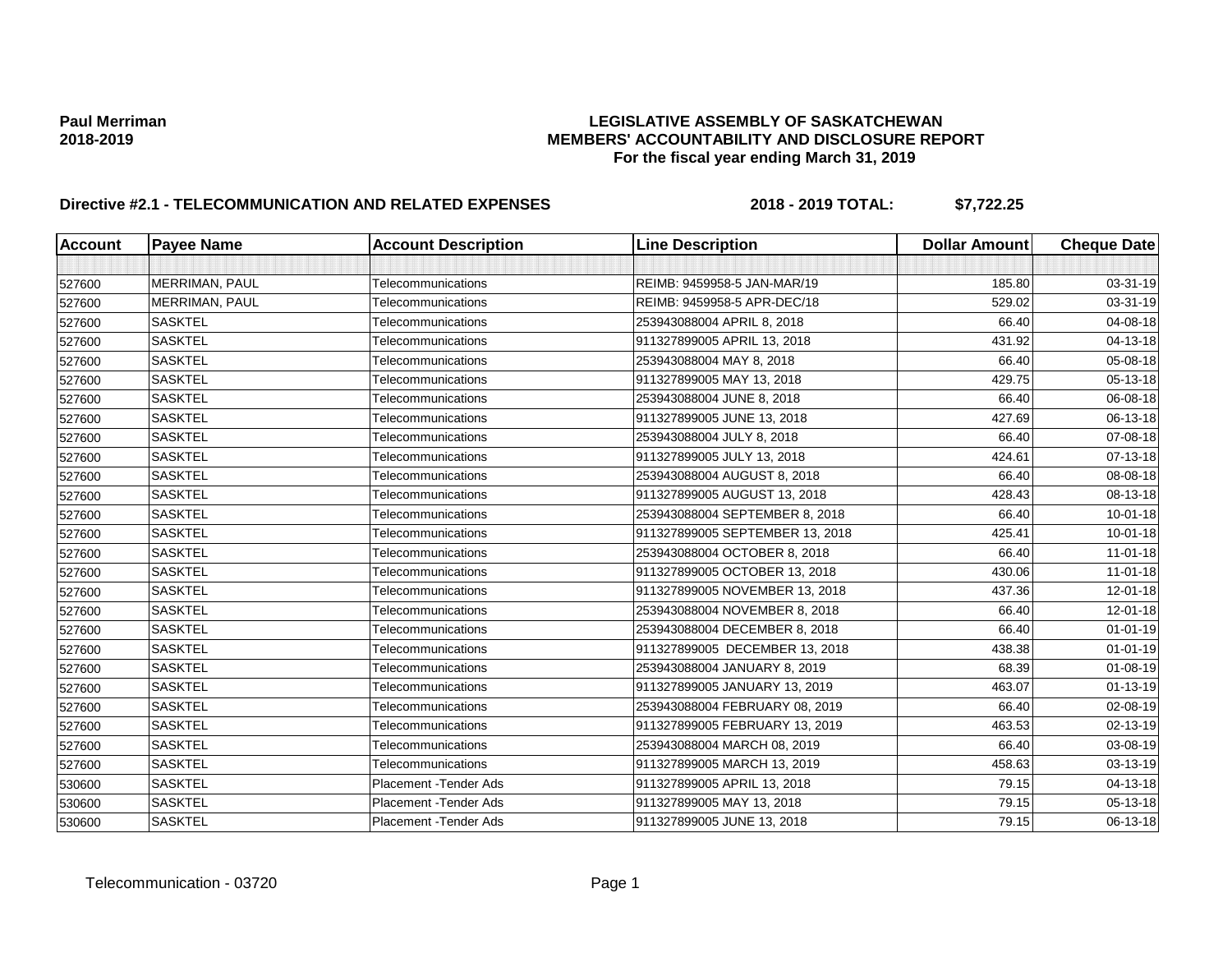| <b>Account</b> | <b>Payee Name</b> | <b>Account Description</b> | <b>Line Description</b>         | <b>Dollar Amount</b> | <b>Cheque Date</b> |
|----------------|-------------------|----------------------------|---------------------------------|----------------------|--------------------|
|                |                   |                            |                                 |                      |                    |
| 530600         | <b>SASKTEL</b>    | Placement - Tender Ads     | 911327899005 JULY 13, 2018      | 79.15                | 07-13-18           |
| 530600         | <b>SASKTEL</b>    | Placement - Tender Ads     | 911327899005 AUGUST 13, 2018    | 79.15                | 08-13-18           |
| 530600         | <b>SASKTEL</b>    | Placement - Tender Ads     | 911327899005 SEPTEMBER 13, 2018 | 79.15                | $10 - 01 - 18$     |
| 530600         | <b>SASKTEL</b>    | Placement - Tender Ads     | 911327899005 OCTOBER 13, 2018   | 79.15                | 11-01-18           |
| 530600         | <b>SASKTEL</b>    | Placement - Tender Ads     | 911327899005 NOVEMBER 13, 2018  | 79.15                | 12-01-18           |
| 530600         | <b>SASKTEL</b>    | Placement - Tender Ads     | 911327899005 DECEMBER 13, 2018  | 79.15                | $01 - 01 - 19$     |
| 530600         | <b>SASKTEL</b>    | Placement - Tender Ads     | 911327899005 JANUARY 13, 2019   | 79.15                | $01 - 13 - 19$     |
| 530600         | <b>SASKTEL</b>    | Placement - Tender Ads     | 911327899005 FEBRUARY 13, 2019  | 79.15                | 02-13-19           |
| 530600         | <b>SASKTEL</b>    | Placement - Tender Ads     | 911327899005 MARCH 13, 2019     | 79.15                | 03-13-19           |
|                |                   |                            |                                 |                      |                    |
|                |                   |                            |                                 |                      |                    |
|                |                   |                            |                                 |                      |                    |
|                |                   |                            |                                 |                      |                    |
|                |                   |                            |                                 |                      |                    |
|                |                   |                            |                                 |                      |                    |
|                |                   |                            |                                 |                      |                    |
|                |                   |                            |                                 |                      |                    |
|                |                   |                            |                                 |                      |                    |
|                |                   |                            |                                 |                      |                    |
|                |                   |                            |                                 |                      |                    |
|                |                   |                            |                                 |                      |                    |
|                |                   |                            |                                 |                      |                    |
|                |                   |                            |                                 |                      |                    |
|                |                   |                            |                                 |                      |                    |
|                |                   |                            |                                 |                      |                    |
|                |                   |                            |                                 |                      |                    |
|                |                   |                            |                                 |                      |                    |
|                |                   |                            |                                 |                      |                    |
|                |                   |                            |                                 |                      |                    |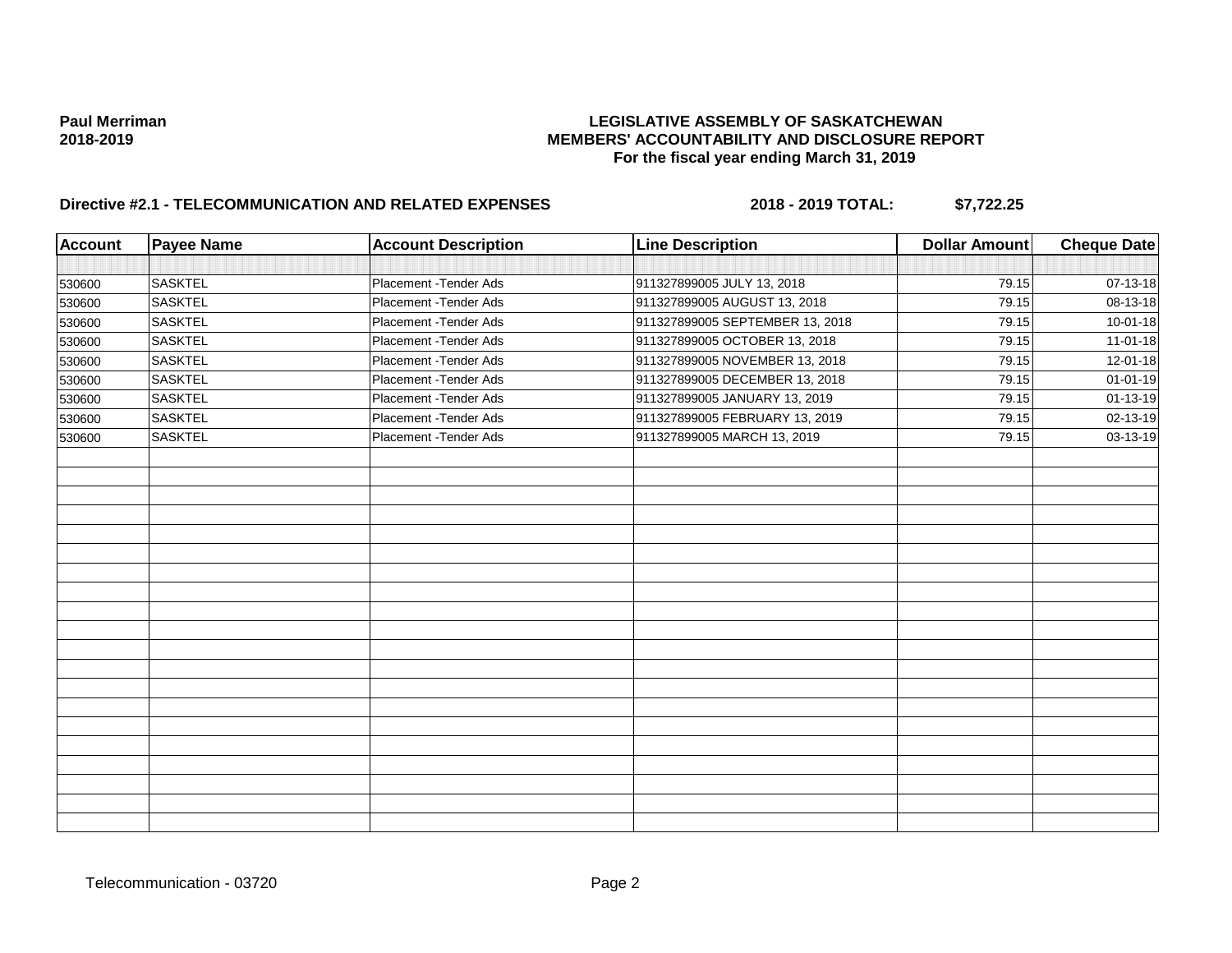| <b>Account</b> | Payee Name | <b>Account Description</b> | <b>Line Description</b> | <b>Dollar Amount</b> | <b>Cheque Date</b> |
|----------------|------------|----------------------------|-------------------------|----------------------|--------------------|
|                |            |                            |                         |                      |                    |
|                |            |                            |                         |                      |                    |
|                |            |                            |                         |                      |                    |
|                |            |                            |                         |                      |                    |
|                |            |                            |                         |                      |                    |
|                |            |                            |                         |                      |                    |
|                |            |                            |                         |                      |                    |
|                |            |                            |                         |                      |                    |
|                |            |                            |                         |                      |                    |
|                |            |                            |                         |                      |                    |
|                |            |                            |                         |                      |                    |
|                |            |                            |                         |                      |                    |
|                |            |                            |                         |                      |                    |
|                |            |                            |                         |                      |                    |
|                |            |                            |                         |                      |                    |
|                |            |                            |                         |                      |                    |
|                |            |                            |                         |                      |                    |
|                |            |                            |                         |                      |                    |
|                |            |                            |                         |                      |                    |
|                |            |                            |                         |                      |                    |
|                |            |                            |                         |                      |                    |
|                |            |                            |                         |                      |                    |
|                |            |                            |                         |                      |                    |
|                |            |                            |                         |                      |                    |
|                |            |                            |                         |                      |                    |
|                |            |                            |                         |                      |                    |
|                |            |                            |                         |                      |                    |
|                |            |                            |                         |                      |                    |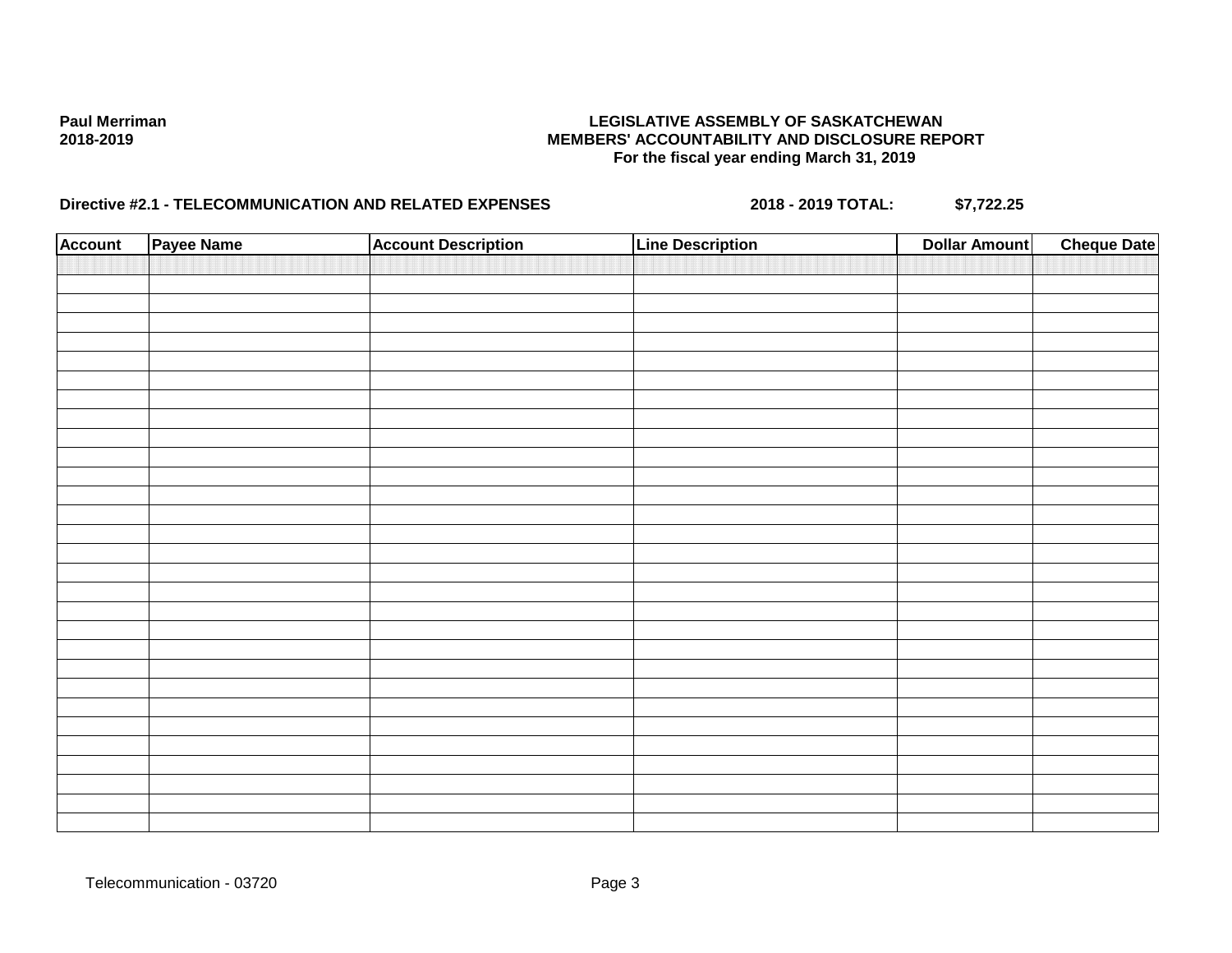| <b>Account</b> | Payee Name | <b>Account Description</b> | <b>Line Description</b> | <b>Dollar Amount</b> | <b>Cheque Date</b> |
|----------------|------------|----------------------------|-------------------------|----------------------|--------------------|
|                |            |                            |                         |                      |                    |
|                |            |                            |                         |                      |                    |
|                |            |                            |                         |                      |                    |
|                |            |                            |                         |                      |                    |
|                |            |                            |                         |                      |                    |
|                |            |                            |                         |                      |                    |
|                |            |                            |                         |                      |                    |
|                |            |                            |                         |                      |                    |
|                |            |                            |                         |                      |                    |
|                |            |                            |                         |                      |                    |
|                |            |                            |                         |                      |                    |
|                |            |                            |                         |                      |                    |
|                |            |                            |                         |                      |                    |
|                |            |                            |                         |                      |                    |
|                |            |                            |                         |                      |                    |
|                |            |                            |                         |                      |                    |
|                |            |                            |                         |                      |                    |
|                |            |                            |                         |                      |                    |
|                |            |                            |                         |                      |                    |
|                |            |                            |                         |                      |                    |
|                |            |                            |                         |                      |                    |
|                |            |                            |                         |                      |                    |
|                |            |                            |                         |                      |                    |
|                |            |                            |                         |                      |                    |
|                |            |                            |                         |                      |                    |
|                |            |                            |                         |                      |                    |
|                |            |                            |                         |                      |                    |
|                |            |                            |                         |                      |                    |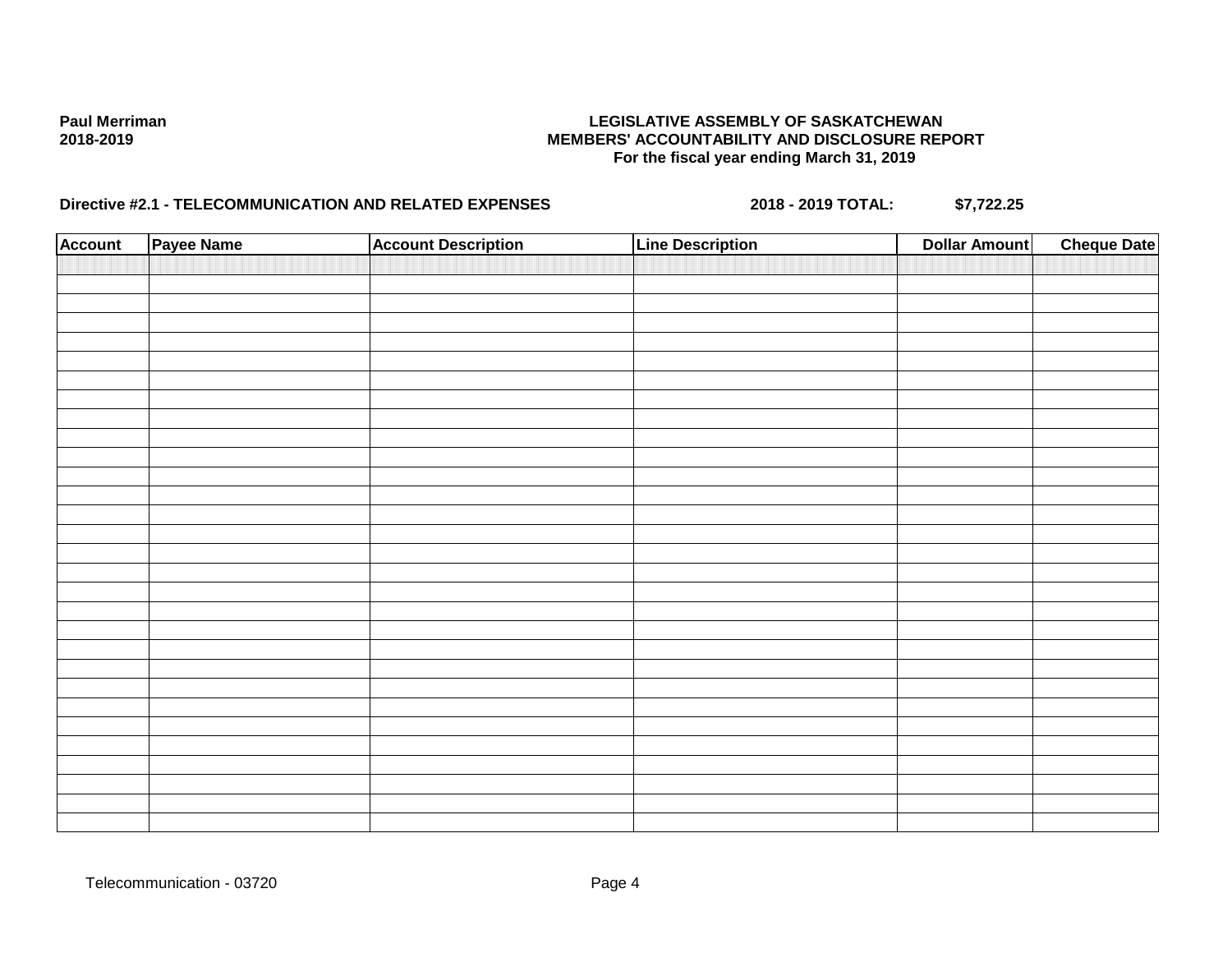| <b>Account</b> | <b>Payee Name</b> | <b>Account Description</b> | <b>Line Description</b> | Dollar Amount | <b>Cheque Date</b> |
|----------------|-------------------|----------------------------|-------------------------|---------------|--------------------|
|                |                   |                            |                         |               |                    |
|                |                   |                            |                         |               |                    |
|                |                   |                            |                         |               |                    |
|                |                   |                            |                         |               |                    |
|                |                   |                            |                         |               |                    |
|                |                   |                            |                         |               |                    |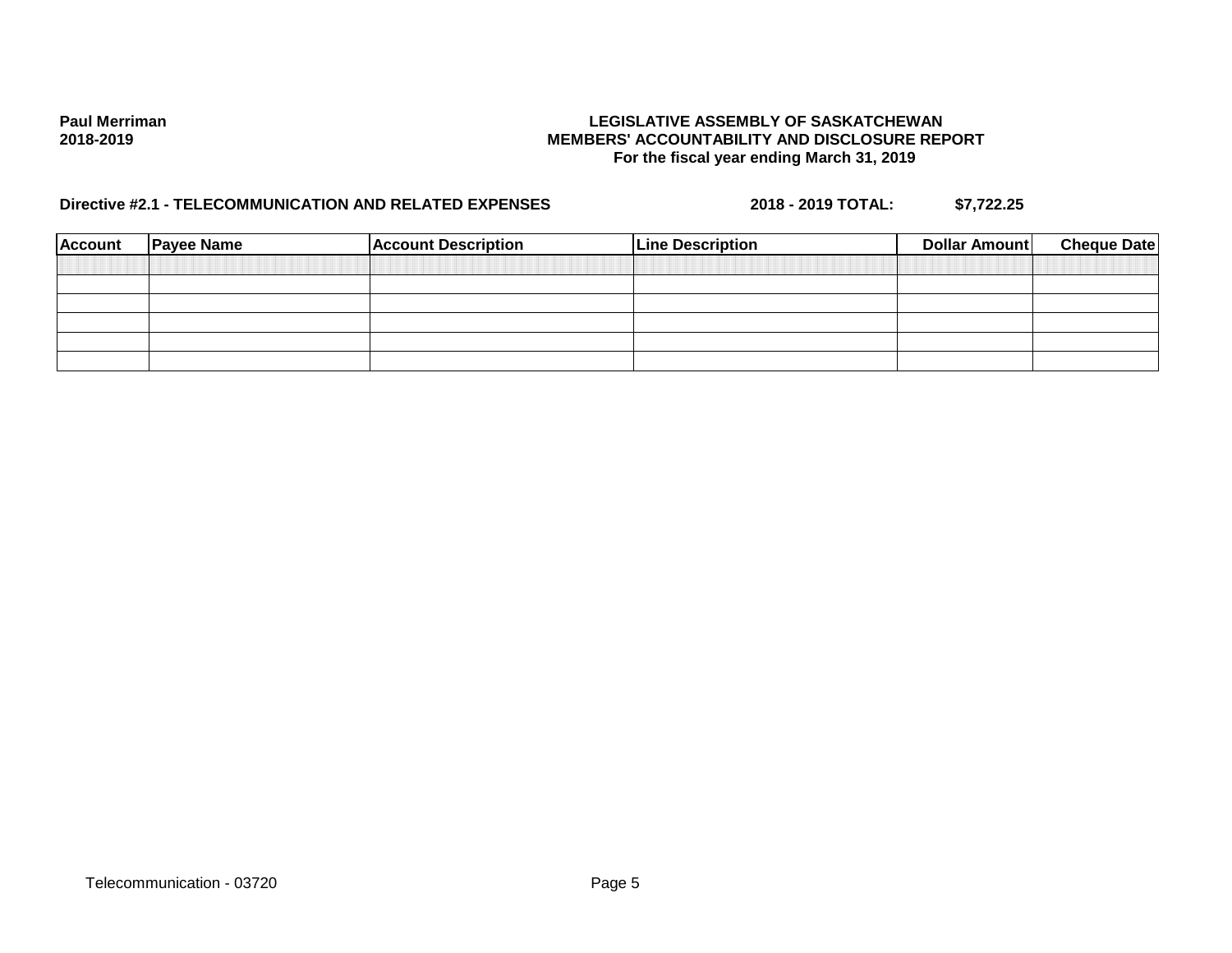### **LEGISLATIVE ASSEMBLY OF SASKATCHEWAN MEMBERS' ACCOUNTABILITY AND DISCLOSURE REPORT For the fiscal year ending March 31, 2019**

| <b>Account</b> | <b>Payee Name</b>     | <b>Account Description</b>  | <b>Line Description</b>                     | <b>Dollar Amount</b> | <b>Cheque Date</b> |
|----------------|-----------------------|-----------------------------|---------------------------------------------|----------------------|--------------------|
|                |                       |                             |                                             |                      |                    |
| 541900         | MERRIMAN, PAUL        | <b>Elected Rep - Travel</b> | MLA TRAVEL APRIL 3 - 12, 2018               | 546.32               | $04 - 18 - 18$     |
|                |                       |                             | APRIL 2018 MLA REGINA                       |                      |                    |
| 541900         | MERRIMAN, PAUL        | Elected Rep - Travel        | <b>ACCOMMODATIONS</b>                       | 1,500.00             | 04-18-18           |
| 541900         | MERRIMAN, PAUL        | <b>Elected Rep - Travel</b> | MLA TRAVEL APRIL 15 - 30, 2018              | 1,363.39             | 05-02-18           |
| 541900         | MERRIMAN, PAUL        | <b>Elected Rep - Travel</b> | MLA TRAVEL MAY 1 - 10, 2018                 | 917.78               | 05-16-18           |
|                |                       |                             | MAY 2018 MLA REGINA                         |                      |                    |
| 541900         | MERRIMAN, PAUL        | Elected Rep - Travel        | <b>ACCOMMODATIONS</b>                       | 1,550.00             | 05-18-18           |
| 541900         | MERRIMAN, PAUL        | <b>Elected Rep - Travel</b> | MLA TRAVEL MAY 11 - 17, 2018                | 529.83               | $05 - 29 - 18$     |
|                |                       |                             | JUNE 2018 MLA REGINA                        |                      |                    |
| 541900         | MERRIMAN, PAUL        | <b>Elected Rep - Travel</b> | <b>ACCOMMODATIONS</b>                       | 1,500.00             | $06 - 01 - 18$     |
| 541900         | MERRIMAN, PAUL        | Elected Rep - Travel        | MLA TRAVEL MAY 21 - 31, 2018                | 1,057.51             | 06-06-18           |
| 541900         | MERRIMAN, PAUL        | Elected Rep - Travel        | MLA TRAVEL JUNE 3 - 23, 2018                | 364.71               | 07-04-18           |
|                |                       |                             | JULY 2018 MLA REGINA                        |                      |                    |
| 541900         | MERRIMAN, PAUL        | <b>Elected Rep - Travel</b> | <b>ACCOMMODATIONS</b>                       | 1,550.00             | 07-20-18           |
| 541900         | MERRIMAN, PAUL        | <b>Elected Rep - Travel</b> | MLA TRAVEL JULY 1 - 27, 2018                | 374.72               | 08-08-18           |
|                |                       |                             | AUGUST 2018 MLA REGINA                      |                      |                    |
| 541900         | MERRIMAN, PAUL        | <b>Elected Rep - Travel</b> | <b>ACCOMMODATIONS</b>                       | 1,550.00             | 08-23-18           |
| 541900         | MERRIMAN, PAUL        | <b>Elected Rep - Travel</b> | MLA TRAVEL AUGUST 2-25 2018                 | 710.29               | 08-28-18           |
|                |                       |                             | <b>SEPTEMBER 2018 MLA REGINA</b>            |                      |                    |
| 541900         | MERRIMAN, PAUL        | <b>Elected Rep - Travel</b> | <b>ACCOMMODATIONS</b>                       | 1,500.00             | 09-20-18           |
| 541900         | MERRIMAN, PAUL        | <b>Elected Rep - Travel</b> | MLA TRAVEL SEPTEMBER 6 - 28, 2018           | 141.82               | 10-03-18           |
|                |                       |                             | OCTOBER 2018 MLA REGINA                     |                      |                    |
| 541900         | MERRIMAN, PAUL        | <b>Elected Rep - Travel</b> | <b>ACCOMMODATIONS</b>                       | 1,550.00             | 10-18-18           |
| 541900         | MERRIMAN, PAUL        | <b>Elected Rep - Travel</b> | MLA TRAVEL OCTOBER 1 - 22, 2018             | 90.50                | $11-01-18$         |
|                |                       |                             | MLA REGINA ACCOMMODATIONS NOV               |                      |                    |
| 541900         | MERRIMAN, PAUL        | Elected Rep - Travel        | 2018                                        | 1,500.00             | $11-01-18$         |
|                |                       |                             | MLA TRAVEL OCTOBER 24 - NOVEMBER 2,<br>2018 | 830.40               |                    |
| 541900         | MERRIMAN, PAUL        | Elected Rep - Travel        |                                             |                      | 11-07-18           |
| 541900         | MERRIMAN, PAUL        | Elected Rep - Travel        | MLA TRAVEL NOVEMBER 4 - 10, 2018            | 530.95               | $11 - 14 - 18$     |
| 541900         | MERRIMAN, PAUL        | <b>Elected Rep - Travel</b> | MLA TRAVEL NOVEMBER 11 - 17, 2018           | 587.95               | $11 - 22 - 18$     |
| 541900         | <b>MERRIMAN, PAUL</b> | Elected Rep - Travel        | MLA REGINA ACCOMMODATION DEC/18             | 1,550.00             | $12 - 01 - 18$     |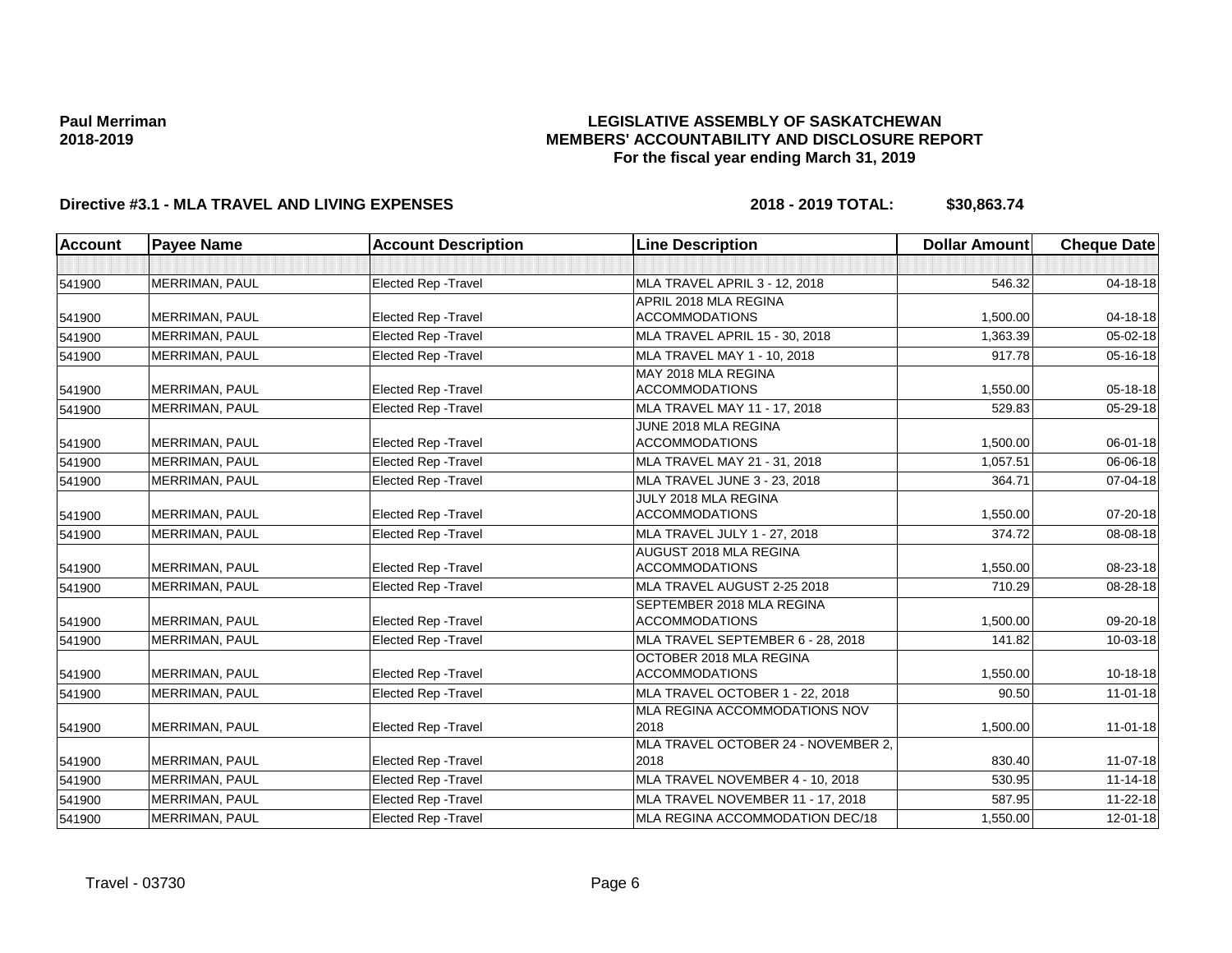### **LEGISLATIVE ASSEMBLY OF SASKATCHEWAN MEMBERS' ACCOUNTABILITY AND DISCLOSURE REPORT For the fiscal year ending March 31, 2019**

| <b>Account</b> | <b>Payee Name</b>                        | <b>Account Description</b>  | <b>Line Description</b>                           | <b>Dollar Amount</b> | <b>Cheque Date</b> |
|----------------|------------------------------------------|-----------------------------|---------------------------------------------------|----------------------|--------------------|
|                |                                          |                             |                                                   |                      |                    |
|                |                                          |                             | MLA TRAVEL NOV 25 TO DEC 1, 2018. NOV             |                      |                    |
| 541900         | <b>MERRIMAN, PAUL</b>                    | <b>Elected Rep - Travel</b> | 6, 2018                                           | 808.05               | 12-06-18           |
| 541900         | <b>MERRIMAN, PAUL</b>                    | <b>Elected Rep - Travel</b> | MLA TRAVEL NOV18-24, 2018                         | 575.85               | 12-06-18           |
| 541900         | MERRIMAN, PAUL                           | Elected Rep - Travel        | MLA TRAVEL DECEMBER 2-7, 2018                     | 530.70               | 12-20-18           |
|                |                                          |                             | MLA TRAVEL DECEMBER 9, 2018 TO                    |                      |                    |
| 541900         | MERRIMAN, PAUL                           | Elected Rep - Travel        | JANUARY 21, 2019                                  | 210.37               | $01 - 23 - 19$     |
|                |                                          |                             | JANUARY 2019 MLA REGINA                           |                      |                    |
| 541900         | MERRIMAN, PAUL                           | Elected Rep - Travel        | <b>ACCOMMODATIONS</b>                             | 593.61               | 02-06-19           |
|                |                                          |                             | JANUARY 2019 REGINA                               |                      |                    |
| 541900         | <b>MERRIMAN, PAUL</b>                    | Elected Rep - Travel        | <b>ACCOMMODATIONS</b>                             | 242.47               | 02-07-19           |
|                |                                          |                             | FEBRUARY 2019 REGINA                              |                      |                    |
| 541900         | MERRIMAN, PAUL                           | Elected Rep - Travel        | <b>ACCOMMODATIONS</b>                             | 592.22               | 02-07-19           |
|                |                                          |                             | FEBRUARY 2019 REGINA                              |                      |                    |
| 541900         | <b>MERRIMAN, PAUL</b>                    | Elected Rep - Travel        | <b>ACCCOMMODATIONS</b>                            | 242.47               | 02-07-19           |
| 541900         | <b>MERRIMAN, PAUL</b>                    | <b>Elected Rep - Travel</b> | MAR/19 MLA REGINA ACCOMMODATIONS                  | 250.16               | 02-25-19           |
|                |                                          |                             | JAN-FEB, 2019 MLA REGINA                          |                      |                    |
| 541900         | <b>MERRIMAN, PAUL</b>                    | <b>Elected Rep - Travel</b> | <b>ACCOMMODATIONS</b>                             | 582.91               | 02-25-19           |
|                |                                          |                             | JAN-FEB, 2019 MLA REGINA                          |                      |                    |
| 541900         | <b>MERRIMAN, PAUL</b>                    | <b>Elected Rep - Travel</b> | <b>ACCOMMODATIONS</b>                             | 41.18                | $02 - 25 - 19$     |
| 541900         | MERRIMAN, PAUL                           | Elected Rep - Travel        | MLA TRAVEL FEB 01-MAR 01, 2019                    | 342.06               | 03-08-19           |
|                |                                          |                             |                                                   |                      |                    |
| 541900         | MERRIMAN, PAUL                           | <b>Elected Rep - Travel</b> | MAR/19 MLA REGINA ACCOMMODATIONS                  | 826.82               | 03-14-19           |
| 541900         | MERRIMAN, PAUL                           | Elected Rep - Travel        | MLA TRAVEL MARCH 03-09, 2019                      | 804.82               | $03 - 14 - 19$     |
| 541900         | MERRIMAN, PAUL                           | <b>Elected Rep - Travel</b> | MLA TRAVEL MARCH 10-16, 2019                      | 616.46               | 03-20-19           |
| 541900         | MERRIMAN, PAUL                           | Elected Rep - Travel        | MLA TRAVEL MAR 17-23, 2019                        | 627.17               | 03-29-19           |
| 541900         | <b>MERRIMAN, PAUL</b>                    | <b>Elected Rep - Travel</b> | MAR/19 MLA REGINA ACCOMMODATIONS                  | 63.08                | 03-31-19           |
|                | MERRIMAN, PAUL                           | Elected Rep - Travel        | MLA TRAVEL MAR 24-31, 2019                        | 776.66               | $03 - 31 - 19$     |
| 541900         |                                          |                             |                                                   |                      |                    |
|                | NICOR COMMUNITY MANAGEMENT<br><b>INC</b> |                             | JAN-MAR, 2019 MLA REGINA<br><b>ACCOMMODATIONS</b> | 340.51               | 02-07-19           |
| 541900         |                                          | Elected Rep - Travel        |                                                   |                      |                    |
|                |                                          |                             |                                                   |                      |                    |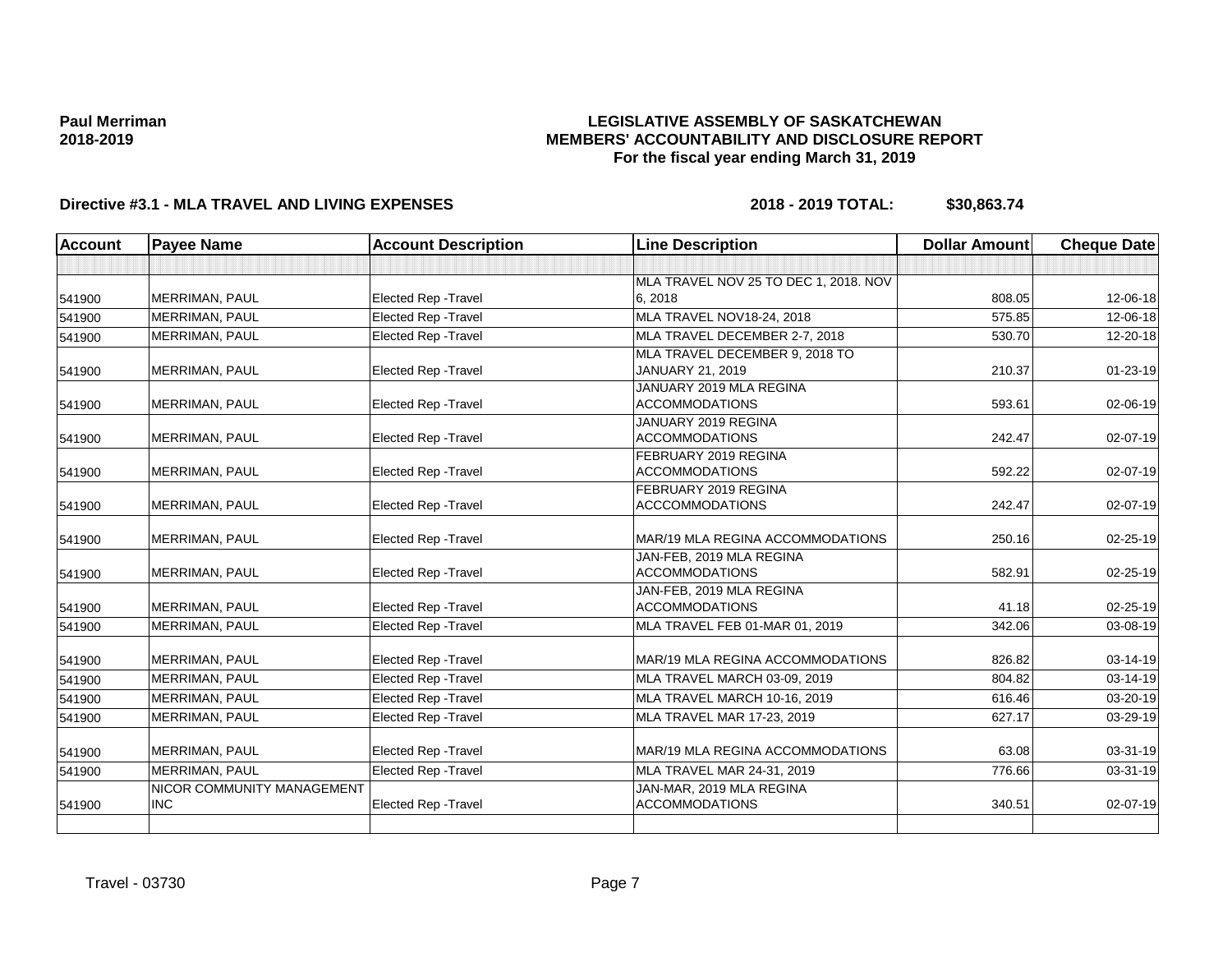### **LEGISLATIVE ASSEMBLY OF SASKATCHEWAN MEMBERS' ACCOUNTABILITY AND DISCLOSURE REPORT For the fiscal year ending March 31, 2019**

| <b>Account</b> | Payee Name | <b>Account Description</b> | <b>Line Description</b> | <b>Dollar Amount</b> | <b>Cheque Date</b> |
|----------------|------------|----------------------------|-------------------------|----------------------|--------------------|
|                |            |                            |                         |                      |                    |
|                |            |                            |                         |                      |                    |
|                |            |                            |                         |                      |                    |
|                |            |                            |                         |                      |                    |
|                |            |                            |                         |                      |                    |
|                |            |                            |                         |                      |                    |
|                |            |                            |                         |                      |                    |
|                |            |                            |                         |                      |                    |
|                |            |                            |                         |                      |                    |
|                |            |                            |                         |                      |                    |
|                |            |                            |                         |                      |                    |
|                |            |                            |                         |                      |                    |
|                |            |                            |                         |                      |                    |
|                |            |                            |                         |                      |                    |
|                |            |                            |                         |                      |                    |
|                |            |                            |                         |                      |                    |
|                |            |                            |                         |                      |                    |
|                |            |                            |                         |                      |                    |
|                |            |                            |                         |                      |                    |
|                |            |                            |                         |                      |                    |
|                |            |                            |                         |                      |                    |
|                |            |                            |                         |                      |                    |
|                |            |                            |                         |                      |                    |
|                |            |                            |                         |                      |                    |
|                |            |                            |                         |                      |                    |
|                |            |                            |                         |                      |                    |
|                |            |                            |                         |                      |                    |
|                |            |                            |                         |                      |                    |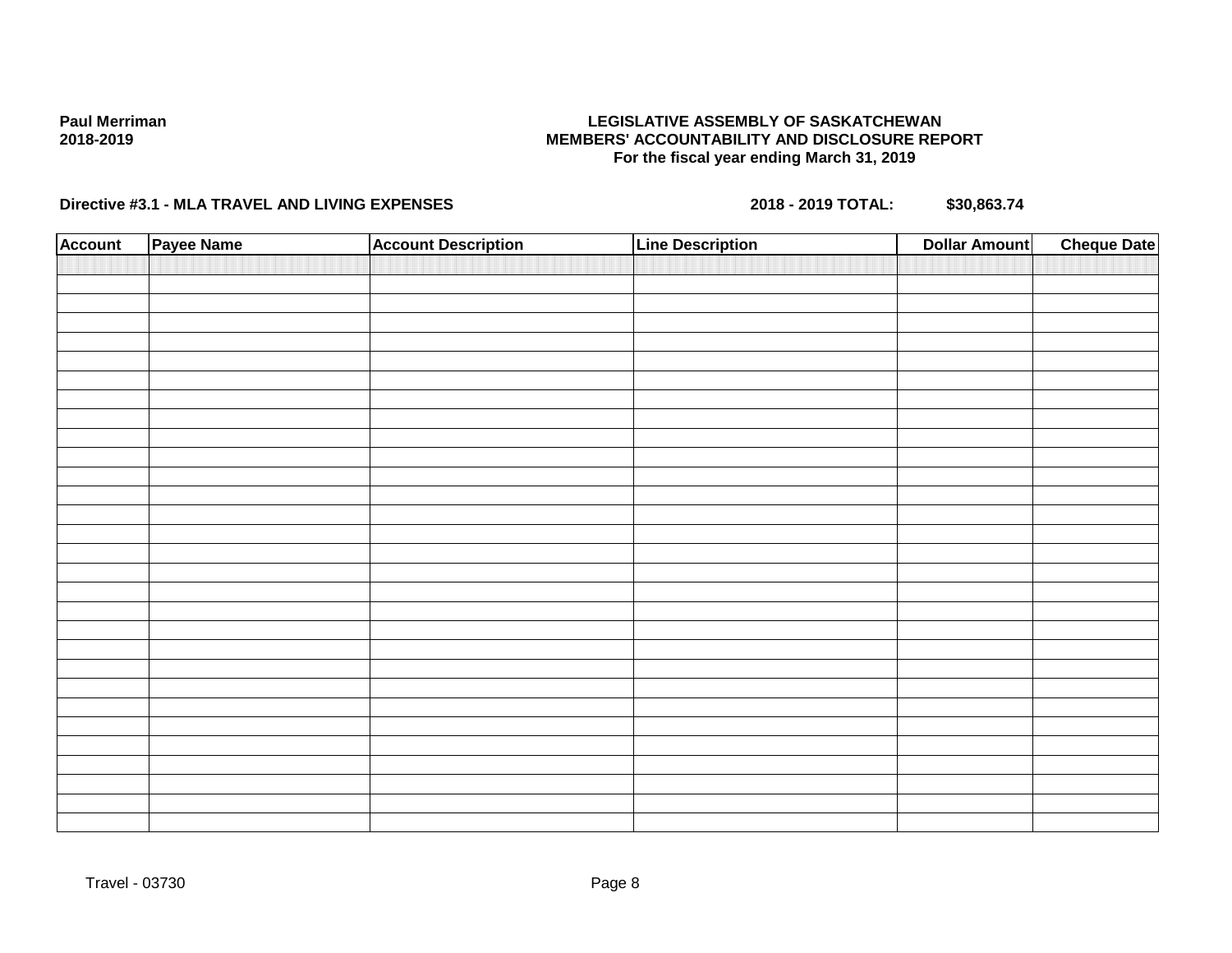### **LEGISLATIVE ASSEMBLY OF SASKATCHEWAN MEMBERS' ACCOUNTABILITY AND DISCLOSURE REPORT For the fiscal year ending March 31, 2019**

| <b>Account</b> | Payee Name | <b>Account Description</b> | <b>Line Description</b> | <b>Dollar Amount</b> | <b>Cheque Date</b> |
|----------------|------------|----------------------------|-------------------------|----------------------|--------------------|
|                |            |                            |                         |                      |                    |
|                |            |                            |                         |                      |                    |
|                |            |                            |                         |                      |                    |
|                |            |                            |                         |                      |                    |
|                |            |                            |                         |                      |                    |
|                |            |                            |                         |                      |                    |
|                |            |                            |                         |                      |                    |
|                |            |                            |                         |                      |                    |
|                |            |                            |                         |                      |                    |
|                |            |                            |                         |                      |                    |
|                |            |                            |                         |                      |                    |
|                |            |                            |                         |                      |                    |
|                |            |                            |                         |                      |                    |
|                |            |                            |                         |                      |                    |
|                |            |                            |                         |                      |                    |
|                |            |                            |                         |                      |                    |
|                |            |                            |                         |                      |                    |
|                |            |                            |                         |                      |                    |
|                |            |                            |                         |                      |                    |
|                |            |                            |                         |                      |                    |
|                |            |                            |                         |                      |                    |
|                |            |                            |                         |                      |                    |
|                |            |                            |                         |                      |                    |
|                |            |                            |                         |                      |                    |
|                |            |                            |                         |                      |                    |
|                |            |                            |                         |                      |                    |
|                |            |                            |                         |                      |                    |
|                |            |                            |                         |                      |                    |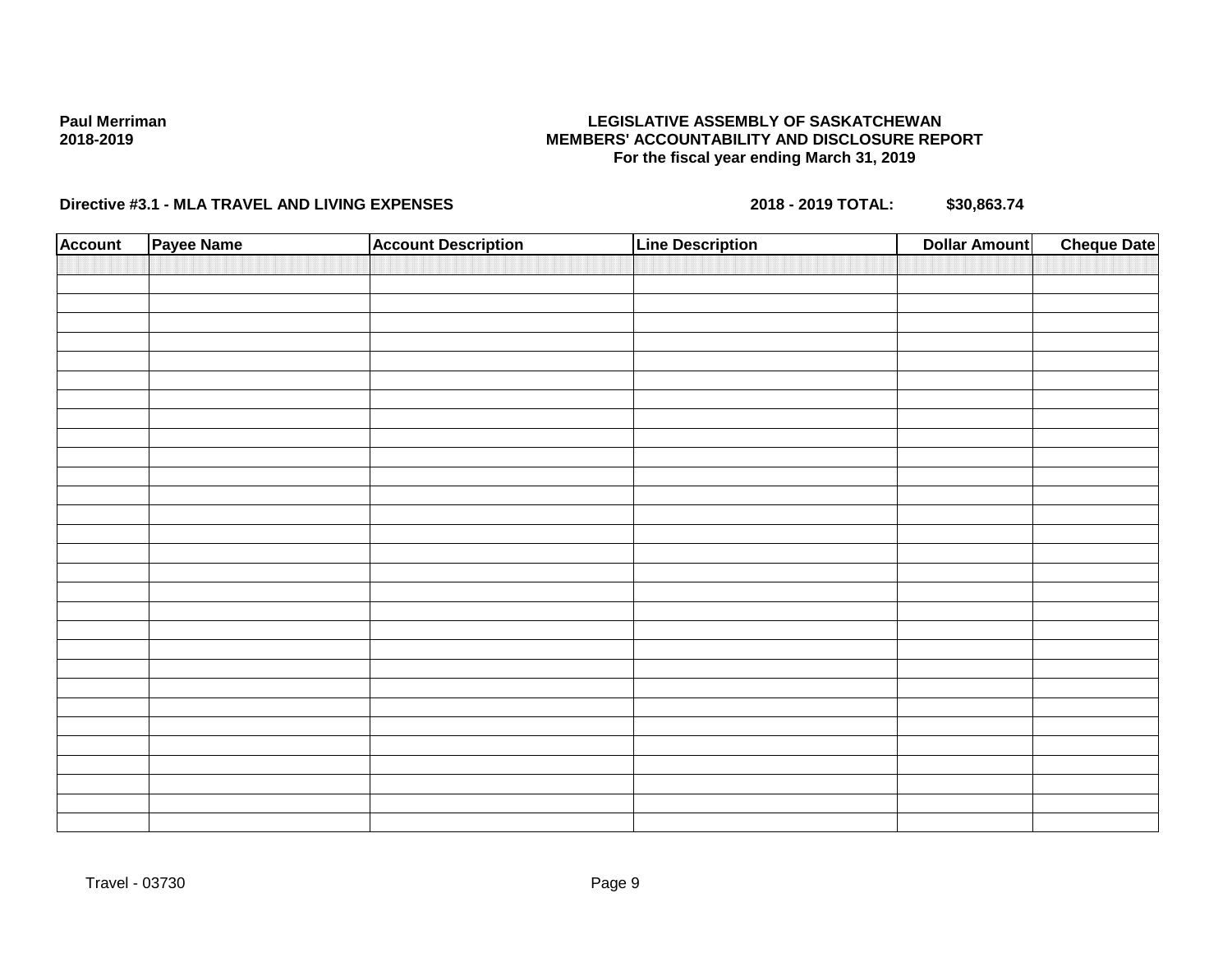### **LEGISLATIVE ASSEMBLY OF SASKATCHEWAN MEMBERS' ACCOUNTABILITY AND DISCLOSURE REPORT For the fiscal year ending March 31, 2019**

| <b>Account</b> | Payee Name | <b>Account Description</b> | <b>Line Description</b> | <b>Dollar Amount</b> | <b>Cheque Date</b> |
|----------------|------------|----------------------------|-------------------------|----------------------|--------------------|
|                |            |                            |                         |                      |                    |
|                |            |                            |                         |                      |                    |
|                |            |                            |                         |                      |                    |
|                |            |                            |                         |                      |                    |
|                |            |                            |                         |                      |                    |
|                |            |                            |                         |                      |                    |
|                |            |                            |                         |                      |                    |
|                |            |                            |                         |                      |                    |
|                |            |                            |                         |                      |                    |
|                |            |                            |                         |                      |                    |
|                |            |                            |                         |                      |                    |
|                |            |                            |                         |                      |                    |
|                |            |                            |                         |                      |                    |
|                |            |                            |                         |                      |                    |
|                |            |                            |                         |                      |                    |
|                |            |                            |                         |                      |                    |
|                |            |                            |                         |                      |                    |
|                |            |                            |                         |                      |                    |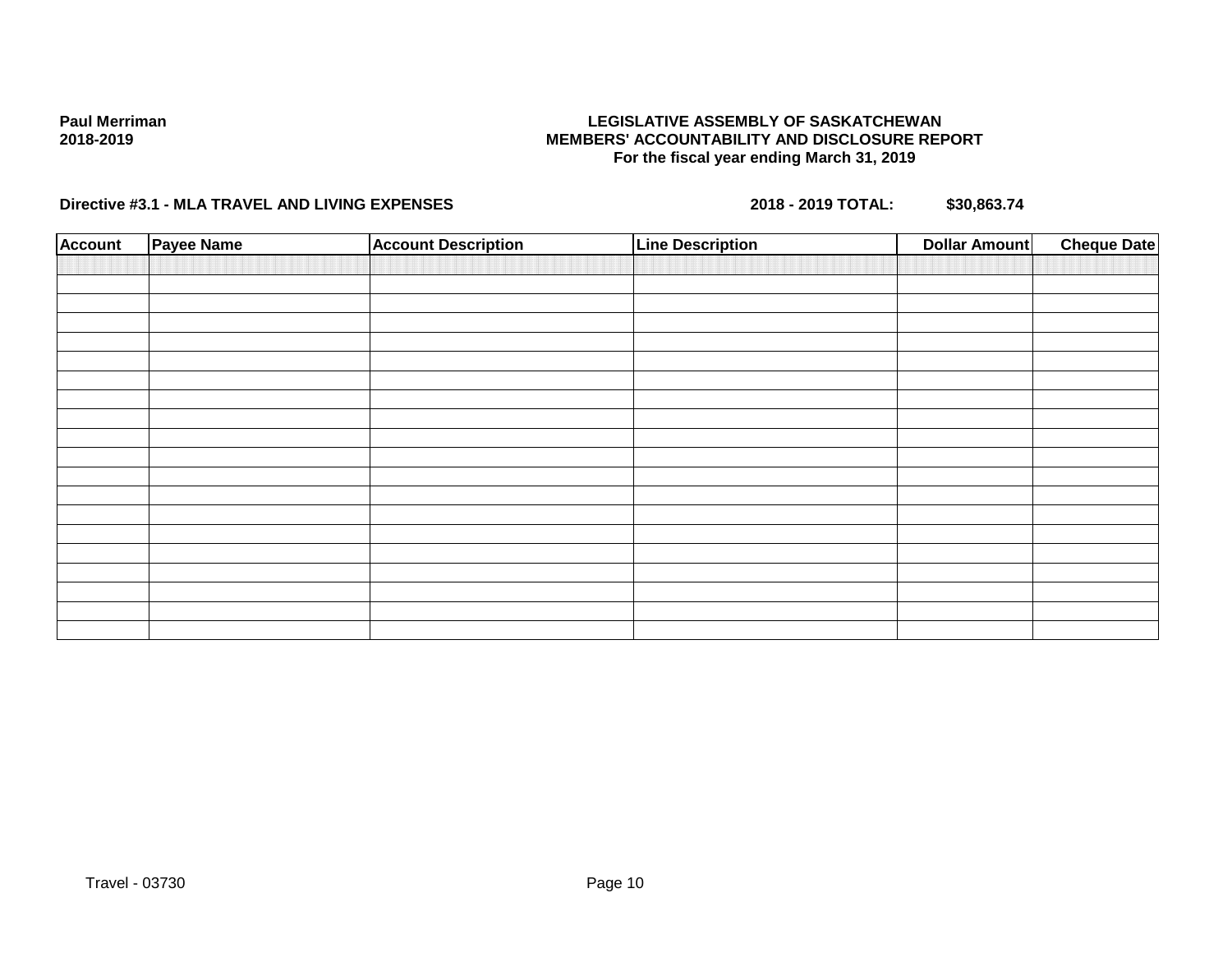### **LEGISLATIVE ASSEMBLY OF SASKATCHEWAN MEMBERS' ACCOUNTABILITY AND DISCLOSURE REPORT For the fiscal year ending March 31, 2019**

| <b>Account</b> | <b>Payee Name</b>                                        | <b>Account Description</b>                | <b>Line Description</b>               | <b>Dollar Amount</b> | <b>Cheque Date</b> |
|----------------|----------------------------------------------------------|-------------------------------------------|---------------------------------------|----------------------|--------------------|
|                |                                                          |                                           |                                       |                      |                    |
| 522000         | <b>FORTRESS PROPERTIES INC.</b>                          | Rent of Ground, Buildings and Other Space | APRIL 2018 MLA OFFICE RENT            | 1,728.38             | $04 - 01 - 18$     |
| 522000         | FORTRESS PROPERTIES INC.                                 | Rent of Ground, Buildings and Other Space | MAY 2018 MLA OFFICE RENT              | 1,728.38             | 04-16-18           |
| 522000         | <b>FORTRESS PROPERTIES INC.</b>                          | Rent of Ground, Buildings and Other Space | JUNE 2018 MLA OFFICE RENT             | 1,728.38             | 05-18-18           |
| 522000         | <b>FORTRESS PROPERTIES INC.</b>                          | Rent of Ground, Buildings and Other Space | JULY 2018 MLA OFFICE RENT             | 1,728.38             | 06-19-18           |
| 522000         | <b>FORTRESS PROPERTIES INC.</b>                          | Rent of Ground, Buildings and Other Space | AUGUST 2018 MLA OFFICE RENT           | 1,728.38             | 07-18-18           |
| 522000         | <b>FORTRESS PROPERTIES INC.</b>                          | Rent of Ground, Buildings and Other Space | <b>SEPTEMBER 2018 MLA OFFICE RENT</b> | 1,728.38             | 08-17-18           |
| 522000         | <b>FORTRESS PROPERTIES INC.</b>                          | Rent of Ground, Buildings and Other Space | OCTOBER 2018 MLA OFFICE RENT          | 1,763.30             | 09-19-18           |
| 522000         | <b>FORTRESS PROPERTIES INC.</b>                          | Rent of Ground, Buildings and Other Space | NOVEMBER 2018 MLA OFFICE RENT         | 1,763.30             | 10-16-18           |
| 522000         | FORTRESS PROPERTIES INC.                                 | Rent of Ground, Buildings and Other Space | DECEMBER 2018 MLA OFFICE RENT         | 1,763.30             | 11-16-18           |
| 522000         | <b>FORTRESS PROPERTIES INC.</b>                          | Rent of Ground, Buildings and Other Space | JANUARY 2019 MLA OFFICE RENT          | 1,763.30             | 12-18-18           |
| 522000         | FORTRESS PROPERTIES INC.                                 | Rent of Ground, Buildings and Other Space | FEBRUARY 2019 MLA OFFICE RENT         | 1,763.30             | $01 - 15 - 19$     |
| 522000         | FORTRESS PROPERTIES INC.<br>MINISTER OF FINANCE-MINISTRY | Rent of Ground, Buildings and Other Space | MARCH 2019 MLA OFFICE RENT            | 1,961.45             | 02-14-19           |
| 522200         | OF CENTRAL SERVICES                                      | Rent of Photocopiers                      | <b>COPIER CHARGES</b>                 | 100.00               | $12 - 01 - 18$     |
| 522200         | TOSHIBA OF CANADA LTD.                                   | Rent of Photocopiers                      | <b>COPIER CHARGES</b>                 | 159.16               | 05-01-18           |
| 522200         | TOSHIBA OF CANADA LTD.                                   | Rent of Photocopiers                      | <b>COPIER CHARGES</b>                 | 142.26               | $05 - 01 - 18$     |
| 522200         | TOSHIBA OF CANADA LTD.                                   | <b>Rent of Photocopiers</b>               | <b>COPIER CHARGES</b>                 | 144.96               | 05-07-18           |
| 522200         | TOSHIBA OF CANADA LTD.                                   | Rent of Photocopiers                      | <b>COPIER CHARGES</b>                 | 144.58               | 07-01-18           |
| 522200         | TOSHIBA OF CANADA LTD.                                   | Rent of Photocopiers                      | <b>COPIER CHARGES</b>                 | 158.80               | 07-09-18           |
| 522200         | TOSHIBA OF CANADA LTD.                                   | Rent of Photocopiers                      | <b>COPIER CHARGES</b>                 | 143.97               | $10 - 01 - 18$     |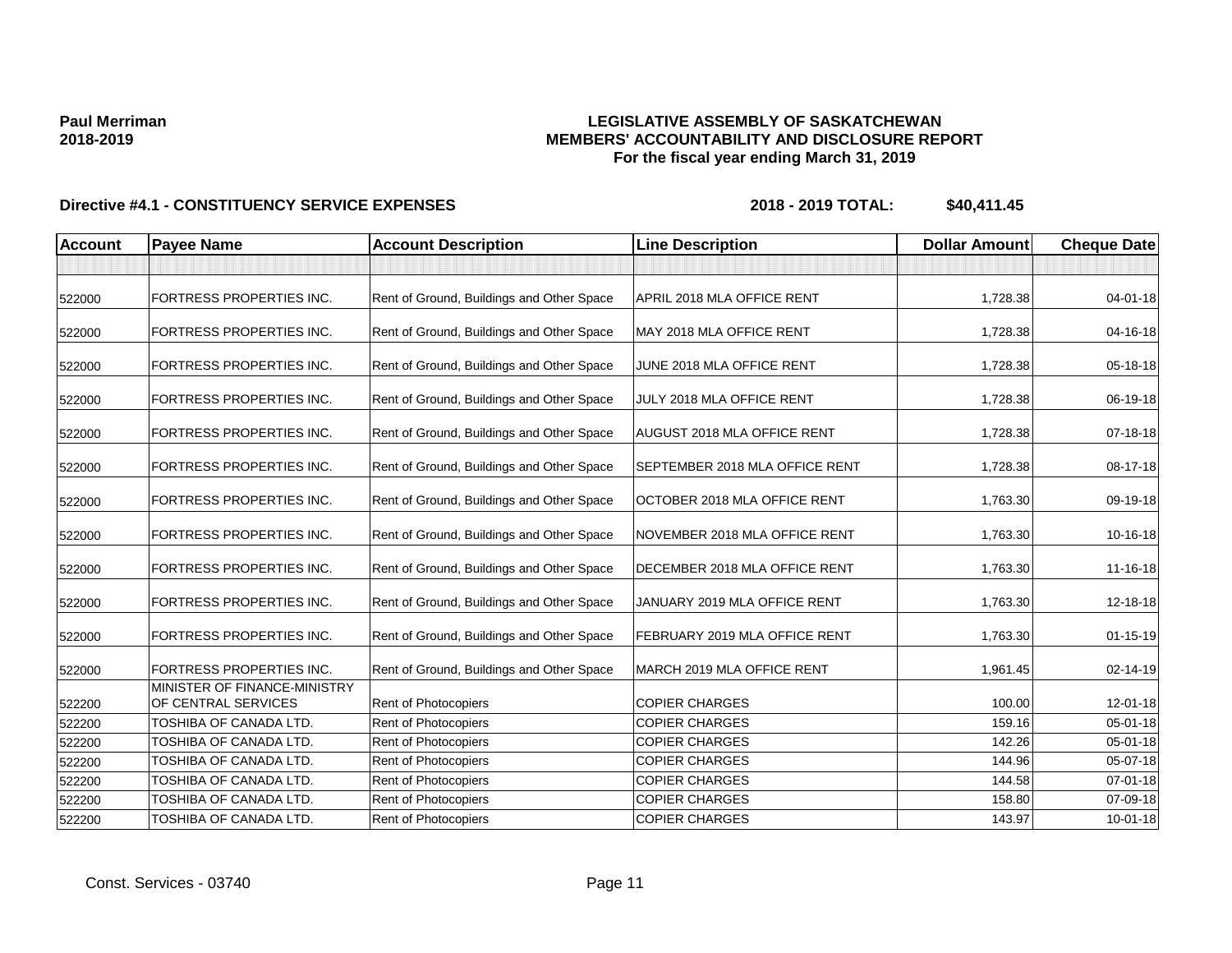### **LEGISLATIVE ASSEMBLY OF SASKATCHEWAN MEMBERS' ACCOUNTABILITY AND DISCLOSURE REPORT For the fiscal year ending March 31, 2019**

| <b>Account</b> | <b>Payee Name</b>                                   | <b>Account Description</b>           | <b>Line Description</b>          | <b>Dollar Amount</b> | <b>Cheque Date</b> |
|----------------|-----------------------------------------------------|--------------------------------------|----------------------------------|----------------------|--------------------|
|                |                                                     |                                      |                                  |                      |                    |
| 522200         | TOSHIBA OF CANADA LTD.                              | Rent of Photocopiers                 | <b>COPIER CHARGES</b>            | 147.47               | $10 - 01 - 18$     |
| 522200         | TOSHIBA OF CANADA LTD.                              | Rent of Photocopiers                 | <b>COPIER CHARGES</b>            | 157.11               | $11 - 01 - 18$     |
| 522200         | TOSHIBA OF CANADA LTD.                              | Rent of Photocopiers                 | <b>COPIER CHARGES</b>            | 143.48               | $12 - 01 - 18$     |
| 522200         | TOSHIBA OF CANADA LTD.                              | Rent of Photocopiers                 | <b>COPIER CHARGES</b>            | 142.01               | $01 - 01 - 19$     |
| 522200         | TOSHIBA OF CANADA LTD.                              | Rent of Photocopiers                 | <b>COPIER CHARGES</b>            | 146.70               | 02-01-19           |
| 522200         | TOSHIBA OF CANADA LTD.                              | Rent of Photocopiers                 | <b>COPIER CHARGES</b>            | 138.67               | $03 - 01 - 19$     |
| 522200         | TOSHIBA OF CANADA LTD.                              | Rent of Photocopiers                 | <b>COPIER CHARGES</b>            | 154.35               | 03-08-19           |
|                |                                                     |                                      | OFFICE INSURANCE TO DECEMBER 05, |                      |                    |
| 522500         | <b>BUTLER BYERS INSURANCE LTD.</b>                  | <b>Insurance Premiums</b>            | 2019                             | 426.12               | $12 - 01 - 18$     |
| 524000         | <b>PRESTIGE LOCK &amp; DOOR</b>                     | Repairs                              | <b>BUILDING REPAIR</b>           | 101.76               | $02 - 19 - 19$     |
| 525000         | MINISTER OF FINANCE-MINISTRY<br>OF CENTRAL SERVICES | Postal, Courier, Freight and Related | APRIL 2018 MAIL SERVICES         | 47.92                | 07-01-18           |
| 525000         | MINISTER OF FINANCE-MINISTRY<br>OF CENTRAL SERVICES | Postal, Courier, Freight and Related | MAY 2018 MAIL SERVICES           | 70.45                | $07 - 01 - 18$     |
| 525000         | MINISTER OF FINANCE-MINISTRY<br>OF CENTRAL SERVICES | Postal, Courier, Freight and Related | JUNE 2018 MAIL SERVICES          | 48.42                | 08-01-18           |
| 525000         | MINISTER OF FINANCE-MINISTRY<br>OF CENTRAL SERVICES | Postal, Courier, Freight and Related | JULY 2018 MAIL SERVICES          | 48.98                | $10 - 01 - 18$     |
| 525000         | MINISTER OF FINANCE-MINISTRY<br>OF CENTRAL SERVICES | Postal, Courier, Freight and Related | <b>AUGUST 2018 MAIL SERVICES</b> | 49.31                | $11 - 01 - 18$     |
| 525000         | MINISTER OF FINANCE-MINISTRY<br>OF CENTRAL SERVICES | Postal, Courier, Freight and Related | MAIL SERVICES OCT/18             | 46.02                | 12-01-18           |
| 525000         | MINISTER OF FINANCE-MINISTRY<br>OF CENTRAL SERVICES | Postal, Courier, Freight and Related | MAIL SERVICES SEP/18             | 50.33                | 12-01-18           |
| 525000         | MINISTER OF FINANCE-MINISTRY<br>OF CENTRAL SERVICES | Postal, Courier, Freight and Related | MAIL SERVICES NOV/18             | 46.02                | $01 - 01 - 19$     |
| 525000         | MINISTER OF FINANCE-MINISTRY<br>OF CENTRAL SERVICES | Postal, Courier, Freight and Related | DECEMBER 2018 MAIL SERVICES      | 157.51               | 02-01-19           |
| 525000         | MINISTER OF FINANCE-MINISTRY<br>OF CENTRAL SERVICES | Postal, Courier, Freight and Related | MAIL SERVICES JAN/19             | 46.02                | 03-01-19           |
| 525000         | MINISTER OF FINANCE-MINISTRY<br>OF CENTRAL SERVICES | Postal, Courier, Freight and Related | <b>MAIL SERVICES FEB/19</b>      | 50.28                | 03-14-19           |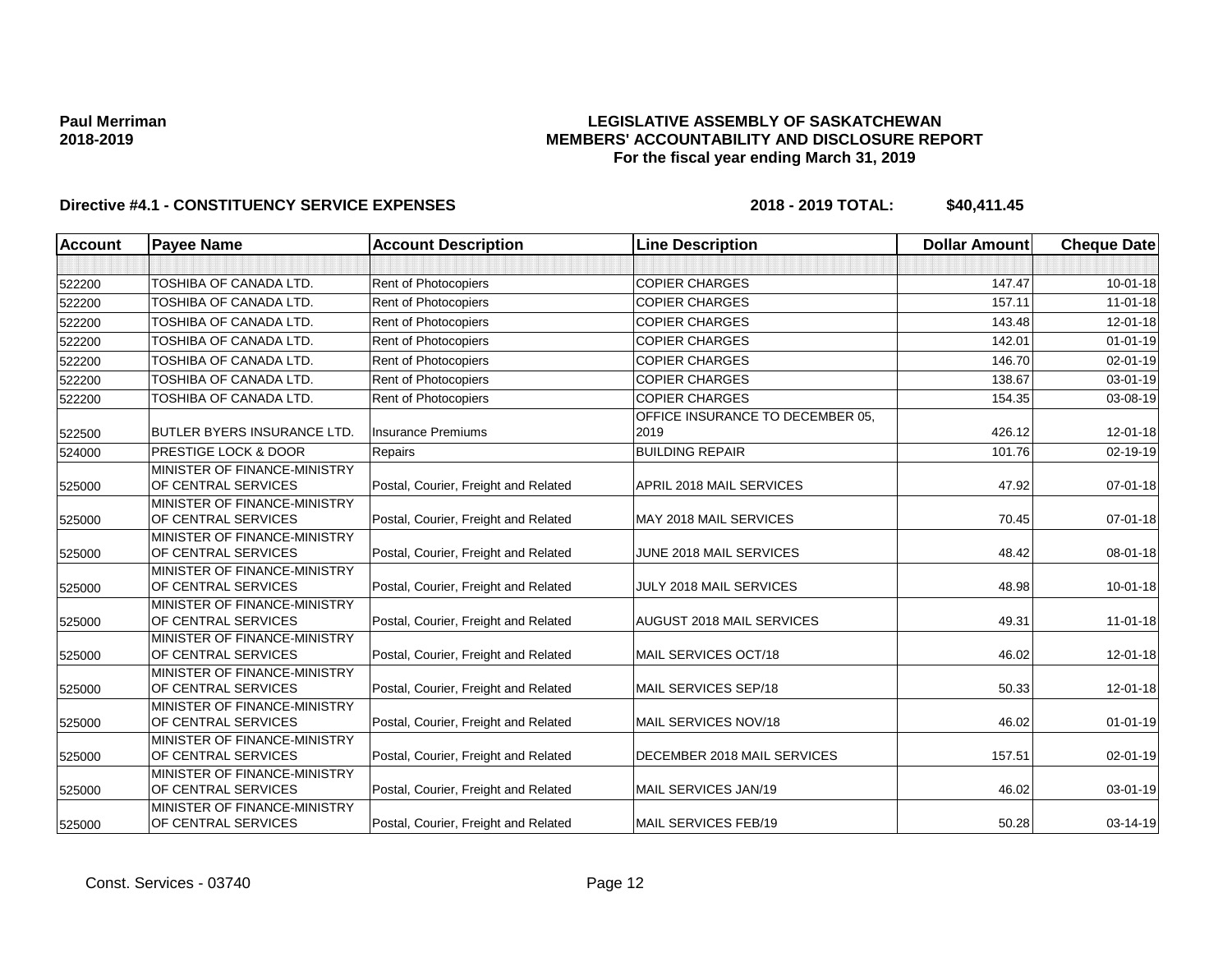### **LEGISLATIVE ASSEMBLY OF SASKATCHEWAN MEMBERS' ACCOUNTABILITY AND DISCLOSURE REPORT For the fiscal year ending March 31, 2019**

| <b>Account</b> | <b>Payee Name</b>                             | <b>Account Description</b>              | <b>Line Description</b>            | <b>Dollar Amount</b> | <b>Cheque Date</b> |
|----------------|-----------------------------------------------|-----------------------------------------|------------------------------------|----------------------|--------------------|
|                |                                               |                                         |                                    |                      |                    |
|                | MINISTER OF FINANCE-MINISTRY                  |                                         |                                    |                      |                    |
| 525000         | OF CENTRAL SERVICES                           | Postal, Courier, Freight and Related    | <b>MAR/19 MAIL SERVICES</b>        | 46.02                | 03-31-19           |
| 525000         | <b>RELAY COURIER INC.</b>                     | Postal, Courier, Freight and Related    | <b>COURIER SERVICE</b>             | 18.50                | 06-21-18           |
| 529000         | <b>EYASU, TADESSE</b>                         | <b>General Contractual Services</b>     | MAY 2018 OFFICE CLEANING           | 160.00               | $05 - 01 - 18$     |
| 529000         | <b>EYASU, TADESSE</b>                         | <b>General Contractual Services</b>     | APRIL 2018 OFFICE CLEANING         | 160.00               | $05 - 01 - 18$     |
| 529000         | EYASU, TADESSE                                | <b>General Contractual Services</b>     | JUNE & JULY 2018 OFFICE CLEANING   | 320.00               | 08-01-18           |
|                |                                               |                                         | OFFICE CLEANING AUGUST - SEPTEMBER |                      |                    |
| 529000         | EYASU, TADESSE                                | <b>General Contractual Services</b>     | 2018                               | 320.00               | $10 - 01 - 18$     |
| 529000         | <b>EYASU, TADESSE</b>                         | <b>General Contractual Services</b>     | OFFICE CLEANING OCT - DEC 2018     | 480.00               | $01 - 01 - 19$     |
| 529000         | EYASU, TADESSE                                | <b>General Contractual Services</b>     | JAN-MAR/19 OFFICE CLEANING         | 480.00               | 03-14-19           |
| 530000         | <b>BLAIRMORE MEDIA INC.</b>                   | <b>Communications Development Costs</b> | <b>ADVERTISING</b>                 | 318.00               | 02-19-19           |
|                |                                               |                                         | AD HOC CONSULTING - BRAND          |                      |                    |
| 530300         | MARU GROUP CANADA INC.                        | Primary Research/Focus group            | <b>HEALTH/TRACKING U&amp;A</b>     | 632.98               | 08-01-18           |
|                |                                               |                                         | AD HOC CONSULTING-BRAND            |                      |                    |
| 530300         | <b>MARU GROUP CANADA INC.</b>                 | Primary Research/Focus group            | HEALTH/TRACKING/U&A                | 632.98               | $10 - 01 - 18$     |
| 530300         | MARU GROUP CANADA INC.                        | Primary Research/Focus group            | GROUP AD HOC CONSULTING            | 632.98               | $11-01-18$         |
| 530300         | MARU GROUP CANADA INC.                        | Primary Research/Focus group            | GROUP AD AD CONSULTING             | 632.98               | 12-01-18           |
| 530500         | <b>CHABAD OF SASKATOON</b>                    | <b>Media Placement</b>                  | <b>ADVERTISING</b>                 | 77.77                | $11 - 01 - 18$     |
| 530500         | <b>CREATIVE FIRE</b>                          | Media Placement                         | <b>ADVERTISING</b>                 | 1.061.20             | 08-17-18           |
| 530500         | <b>CREATIVE FIRE</b>                          | Media Placement                         | ADVERTISING                        | 2,316.03             | 12-01-18           |
| 530500         | <b>CREATIVE FIRE</b>                          | Media Placement                         | <b>ADVERTISING</b>                 | 1,462.68             | 03-26-19           |
|                | <b>CREATIVE OUTDOOR</b>                       |                                         |                                    |                      |                    |
| 530500         | <b>ADVERTISING</b><br><b>CREATIVE OUTDOOR</b> | Media Placement                         | <b>ADVERTISING</b>                 | 1,668.00             | $01 - 01 - 19$     |
| 530500         | <b>ADVERTISING</b>                            | Media Placement                         | <b>ADVERTISING</b>                 | 1,620.00             | $01 - 15 - 19$     |
| 530500         | <b>SASKATOON CHILDREN'S CHOIR</b>             | Media Placement                         | <b>ADVERTISING</b>                 | 40.00                | $12 - 01 - 18$     |
|                | <b>SASKATOON EXPRESS</b>                      |                                         |                                    |                      |                    |
| 530500         | <b>NEWSPAPER</b>                              | Media Placement                         | <b>ADVERTISING</b>                 | 44.16                | $07 - 01 - 18$     |
|                | SASKATOON SOCCER CENTRE                       |                                         |                                    |                      |                    |
| 530500         | INC.                                          | Media Placement                         | <b>ADVERTISING</b>                 | 300.00               | 03-01-19           |
| 530900         | <b>GLOBE PRINTERS LTD.</b>                    | Promotional Items                       | PROMOTIONAL ITEMS                  | 231.58               | $01 - 01 - 19$     |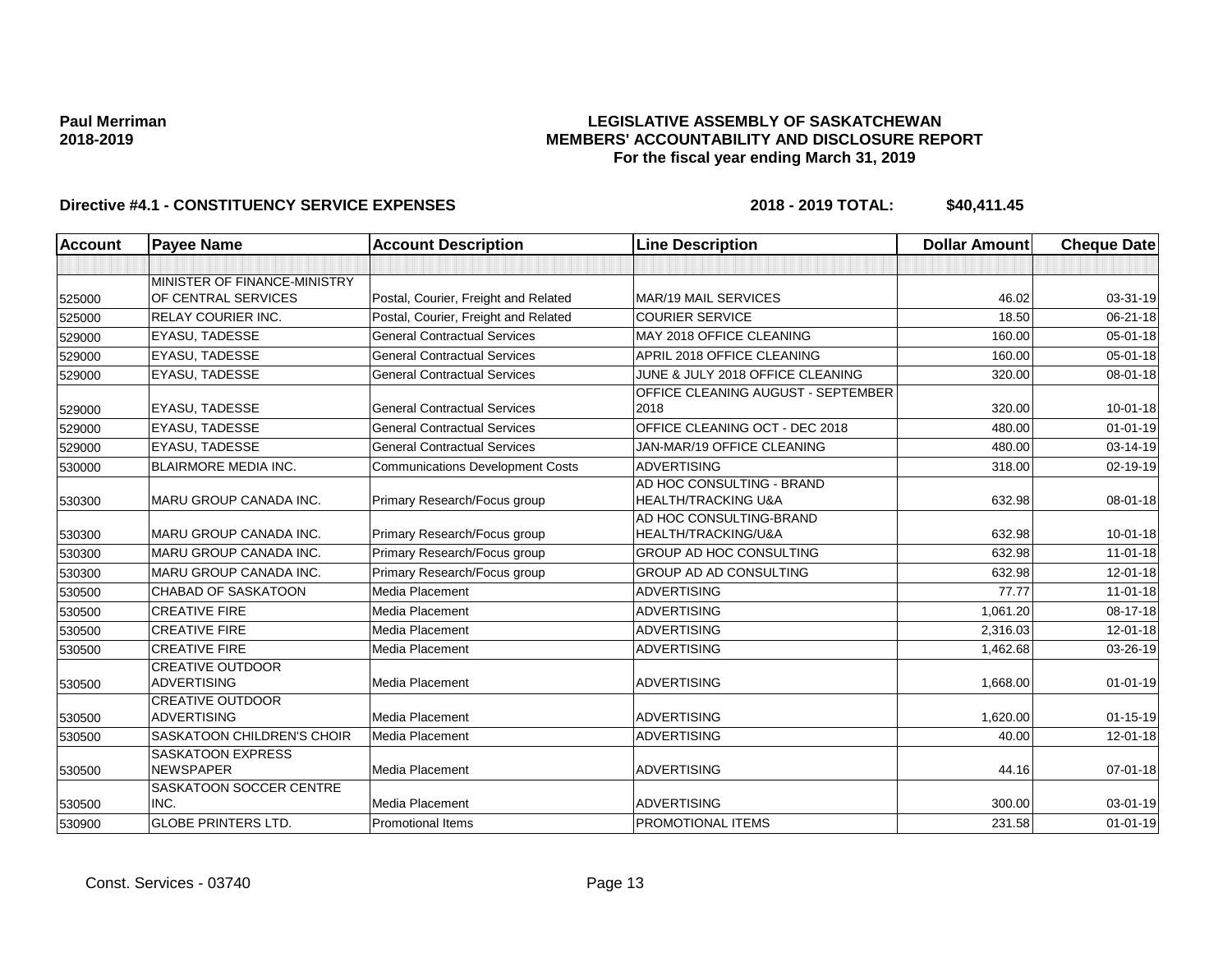### **LEGISLATIVE ASSEMBLY OF SASKATCHEWAN MEMBERS' ACCOUNTABILITY AND DISCLOSURE REPORT For the fiscal year ending March 31, 2019**

| <b>Account</b> | <b>Payee Name</b>           | <b>Account Description</b>         | <b>Line Description</b>         | <b>Dollar Amount</b> | <b>Cheque Date</b> |
|----------------|-----------------------------|------------------------------------|---------------------------------|----------------------|--------------------|
|                |                             |                                    |                                 |                      |                    |
| 530900         | MERRIMAN, PAUL              | <b>Promotional Items</b>           | <b>REIMB: PROMOTIONAL ITEMS</b> | 75.00                | 12-01-18           |
| 530900         | PANKRATZ, KELLY             | <b>Promotional Items</b>           | <b>CHRISTMAS CARD FILE</b>      | 50.00                | $11 - 01 - 18$     |
| 530900         | TREASURE HOUSE IMPORTS LTD. | <b>Promotional Items</b>           | PROMOTIONAL ITEMS               | 78.00                | 03-13-19           |
| 530900         | VELAZQUEZ, DANIELLE         | <b>Promotional Items</b>           | <b>FLORAL ARRANGEMENT</b>       | 73.00                | 05-01-18           |
| 530900         | VELAZQUEZ, DANIELLE         | <b>Promotional Items</b>           | <b>FLORAL ARRANGEMENT</b>       | 73.60                | $11 - 01 - 18$     |
| 550200         | <b>STARPHOENIX</b>          | Books, Mags and Ref Materials      | SUBSCRIPTION - PAUL MERRIMAN    | 432.00               | 05-01-18           |
| 555000         | <b>CORPORATE EXPRESS</b>    | <b>Other Material and Supplies</b> | <b>OFFICE SUPPLIES</b>          | 123.21               | 05-01-18           |
| 555000         | <b>CORPORATE EXPRESS</b>    | Other Material and Supplies        | OFFICE SUPPLIES                 | 64.95                | 07-17-18           |
| 555000         | <b>CORPORATE EXPRESS</b>    | <b>Other Material and Supplies</b> | OFFICE SUPPLIES                 | 16.88                | 08-01-18           |
| 555000         | <b>CORPORATE EXPRESS</b>    | <b>Other Material and Supplies</b> | OFFICE SUPPLIES                 | 105.53               | 08-08-18           |
| 555000         | <b>CORPORATE EXPRESS</b>    | Other Material and Supplies        | OFFICE SUPPLIES                 | 128.70               | $11-01-18$         |
| 555000         | <b>CORPORATE EXPRESS</b>    | <b>Other Material and Supplies</b> | OFFICE SUPPLIES                 | 78.96                | $11 - 01 - 18$     |
| 555000         | <b>CORPORATE EXPRESS</b>    | <b>Other Material and Supplies</b> | <b>OFFICE SUPPLIES</b>          | 133.23               | 02-01-19           |
| 555000         | <b>CORPORATE EXPRESS</b>    | <b>Other Material and Supplies</b> | OFFICE SUPPLIES                 | 360.72               | 03-01-19           |
| 555000         | HBI OFFICE PLUS INC.        | <b>Other Material and Supplies</b> | OFFICE SUPPLIES                 | 12.59                | 12-01-18           |
| 555000         | VELAZQUEZ, DANIELLE         | <b>Other Material and Supplies</b> | OFFICE SUPPLIES                 | 32.18                | $11 - 01 - 18$     |
| 555000         | WATER MATTERS DBA CULLIGAN  | <b>Other Material and Supplies</b> | <b>BOTTLED WATER</b>            | 27.37                | 05-01-18           |
| 555000         | WATER MATTERS DBA CULLIGAN  | <b>Other Material and Supplies</b> | <b>BOTTLED WATER</b>            | 27.37                | 05-01-18           |
| 555000         | WATER MATTERS DBA CULLIGAN  | Other Material and Supplies        | <b>BOTTLED WATER</b>            | 34.27                | 06-01-18           |
| 555000         | WATER MATTERS DBA CULLIGAN  | <b>Other Material and Supplies</b> | <b>BOTTLED WATER</b>            | 34.87                | 07-01-18           |
| 555000         | WATER MATTERS DBA CULLIGAN  | <b>Other Material and Supplies</b> | <b>BOTTLED WATER</b>            | 34.87                | 08-01-18           |
| 555000         | WATER MATTERS DBA CULLIGAN  | <b>Other Material and Supplies</b> | <b>BOTTLED WATER</b>            | 34.87                | $10 - 01 - 18$     |
| 555000         | WATER MATTERS DBA CULLIGAN  | Other Material and Supplies        | <b>BOTTLED WATER</b>            | 34.87                | $10 - 01 - 18$     |
| 555000         | WATER MATTERS DBA CULLIGAN  | Other Material and Supplies        | <b>BOTTLED WATER</b>            | 52.37                | $11-01-18$         |
| 555000         | WATER MATTERS DBA CULLIGAN  | <b>Other Material and Supplies</b> | <b>BOTTLED WATER</b>            | 32.97                | 12-01-18           |
| 555000         | WATER MATTERS DBA CULLIGAN  | Other Material and Supplies        | <b>BOTTLED WATER</b>            | 34.87                | $01 - 01 - 19$     |
| 555000         | WATER MATTERS DBA CULLIGAN  | Other Material and Supplies        | <b>BOTTLED WATER</b>            | 34.87                | $02 - 01 - 19$     |
| 555000         | WATER MATTERS DBA CULLIGAN  | <b>Other Material and Supplies</b> | <b>BOTTLED WATER</b>            | 34.87                | 03-01-19           |
| 555000         | WATER MATTERS DBA CULLIGAN  | <b>Other Material and Supplies</b> | <b>BOTTLED WATER</b>            | 34.87                | 03-31-19           |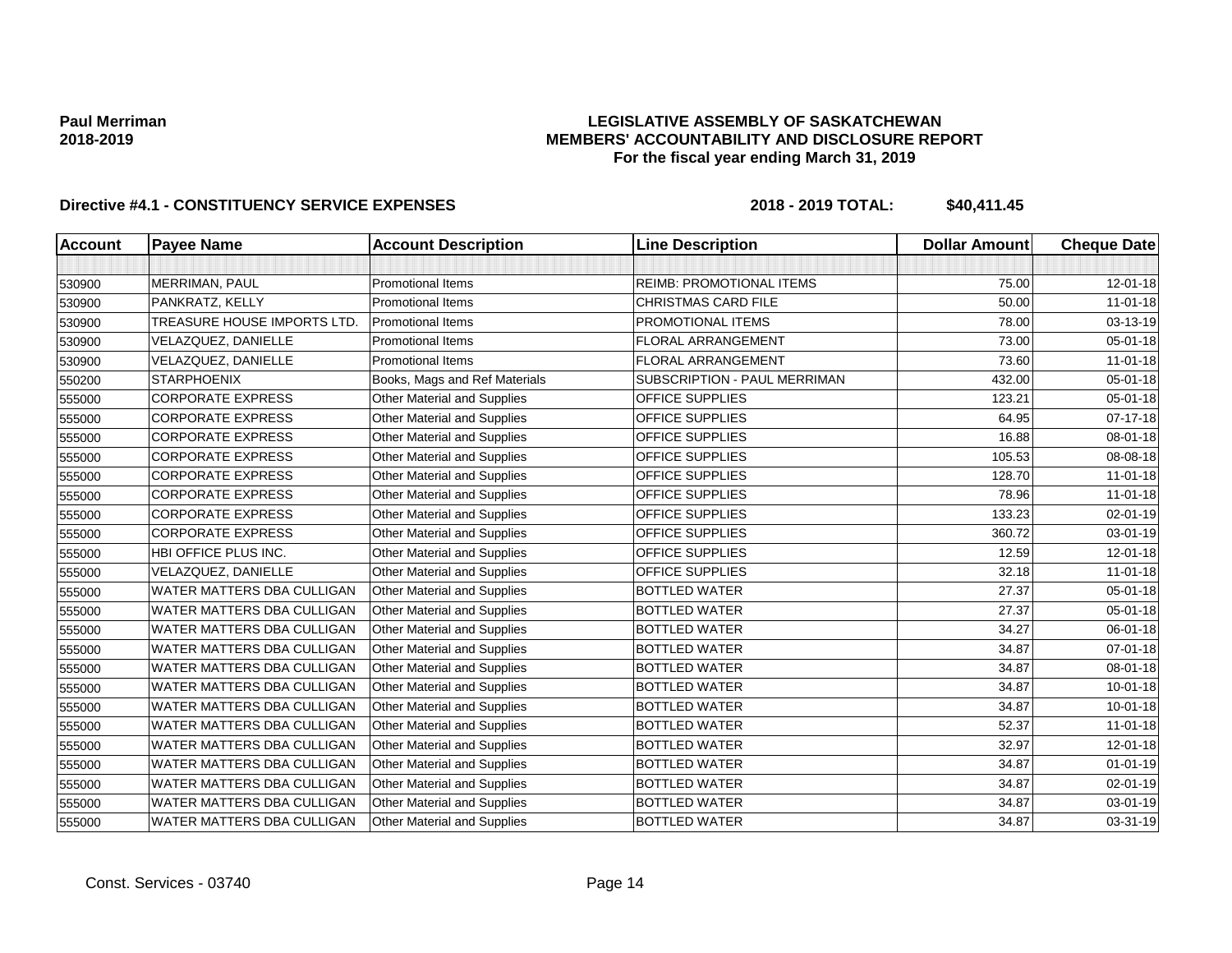### **LEGISLATIVE ASSEMBLY OF SASKATCHEWAN MEMBERS' ACCOUNTABILITY AND DISCLOSURE REPORT For the fiscal year ending March 31, 2019**

| Payee Name          | <b>Account Description</b> | <b>Line Description</b>  | <b>Dollar Amount</b> | <b>Cheque Date</b> |
|---------------------|----------------------------|--------------------------|----------------------|--------------------|
|                     |                            |                          |                      |                    |
|                     |                            | KEYBOARD/MOUSE           | 63.79                | $11-01-18$         |
| VELAZQUEZ, DANIELLE | Computer Hardware - Exp.   | COMPUTER MICROPHONE      | 39.05                | 02-01-19           |
|                     |                            |                          |                      |                    |
|                     |                            |                          |                      |                    |
|                     |                            |                          |                      |                    |
|                     |                            |                          |                      |                    |
|                     |                            |                          |                      |                    |
|                     |                            |                          |                      |                    |
|                     |                            |                          |                      |                    |
|                     |                            |                          |                      |                    |
|                     |                            |                          |                      |                    |
|                     |                            |                          |                      |                    |
|                     |                            |                          |                      |                    |
|                     |                            |                          |                      |                    |
|                     |                            |                          |                      |                    |
|                     |                            |                          |                      |                    |
|                     |                            |                          |                      |                    |
|                     |                            |                          |                      |                    |
|                     |                            |                          |                      |                    |
|                     |                            |                          |                      |                    |
|                     |                            |                          |                      |                    |
|                     |                            |                          |                      |                    |
|                     |                            |                          |                      |                    |
|                     |                            |                          |                      |                    |
|                     |                            |                          |                      |                    |
|                     |                            |                          |                      |                    |
|                     | HBI OFFICE PLUS INC.       | Computer Hardware - Exp. |                      |                    |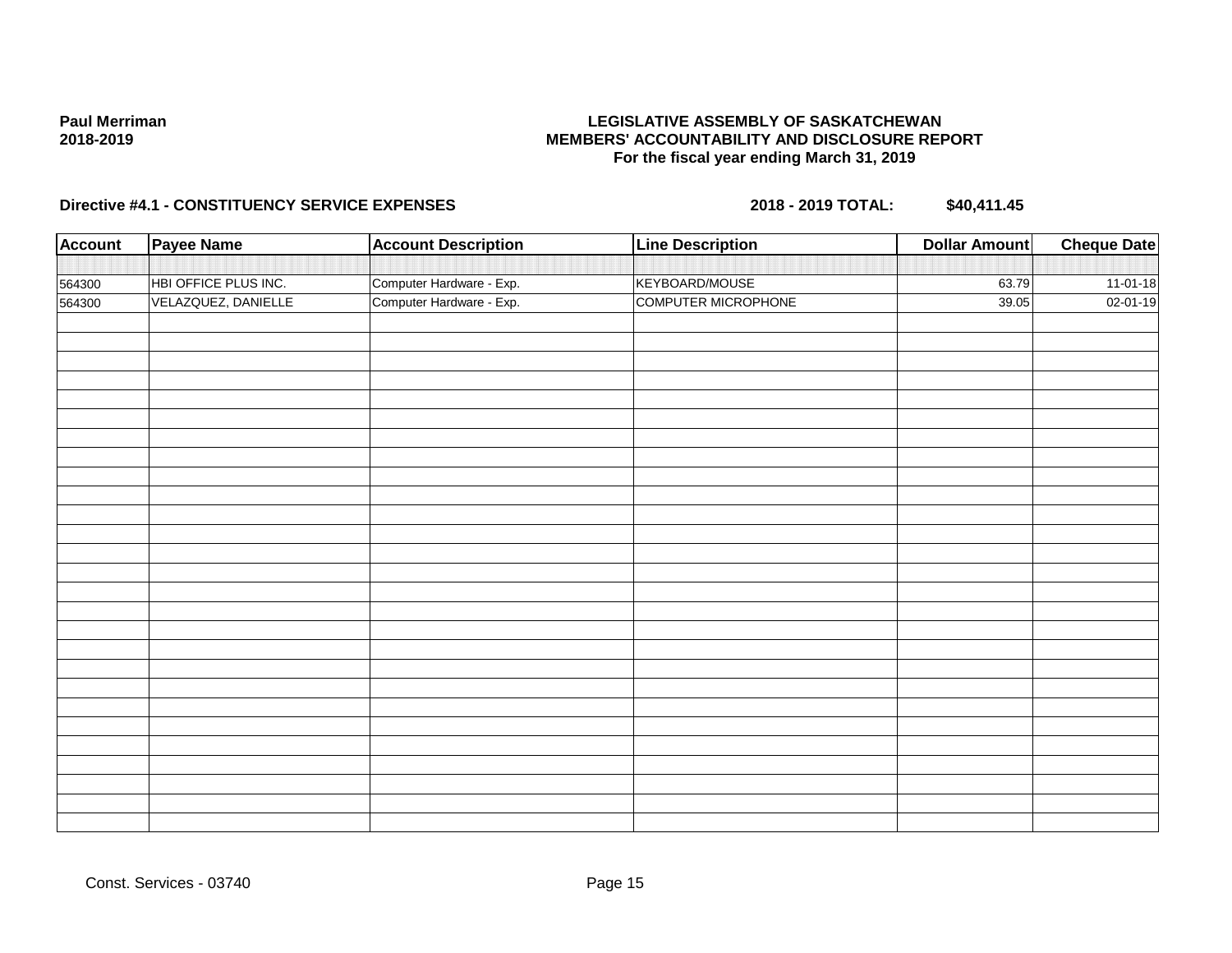### **LEGISLATIVE ASSEMBLY OF SASKATCHEWAN MEMBERS' ACCOUNTABILITY AND DISCLOSURE REPORT For the fiscal year ending March 31, 2019**

| <b>Account</b> | Payee Name | <b>Account Description</b> | <b>Line Description</b> | <b>Dollar Amount</b> | <b>Cheque Date</b> |
|----------------|------------|----------------------------|-------------------------|----------------------|--------------------|
|                |            |                            |                         |                      |                    |
|                |            |                            |                         |                      |                    |
|                |            |                            |                         |                      |                    |
|                |            |                            |                         |                      |                    |
|                |            |                            |                         |                      |                    |
|                |            |                            |                         |                      |                    |
|                |            |                            |                         |                      |                    |
|                |            |                            |                         |                      |                    |
|                |            |                            |                         |                      |                    |
|                |            |                            |                         |                      |                    |
|                |            |                            |                         |                      |                    |
|                |            |                            |                         |                      |                    |
|                |            |                            |                         |                      |                    |
|                |            |                            |                         |                      |                    |
|                |            |                            |                         |                      |                    |
|                |            |                            |                         |                      |                    |
|                |            |                            |                         |                      |                    |
|                |            |                            |                         |                      |                    |
|                |            |                            |                         |                      |                    |
|                |            |                            |                         |                      |                    |
|                |            |                            |                         |                      |                    |
|                |            |                            |                         |                      |                    |
|                |            |                            |                         |                      |                    |
|                |            |                            |                         |                      |                    |
|                |            |                            |                         |                      |                    |
|                |            |                            |                         |                      |                    |
|                |            |                            |                         |                      |                    |
|                |            |                            |                         |                      |                    |
|                |            |                            |                         |                      |                    |
|                |            |                            |                         |                      |                    |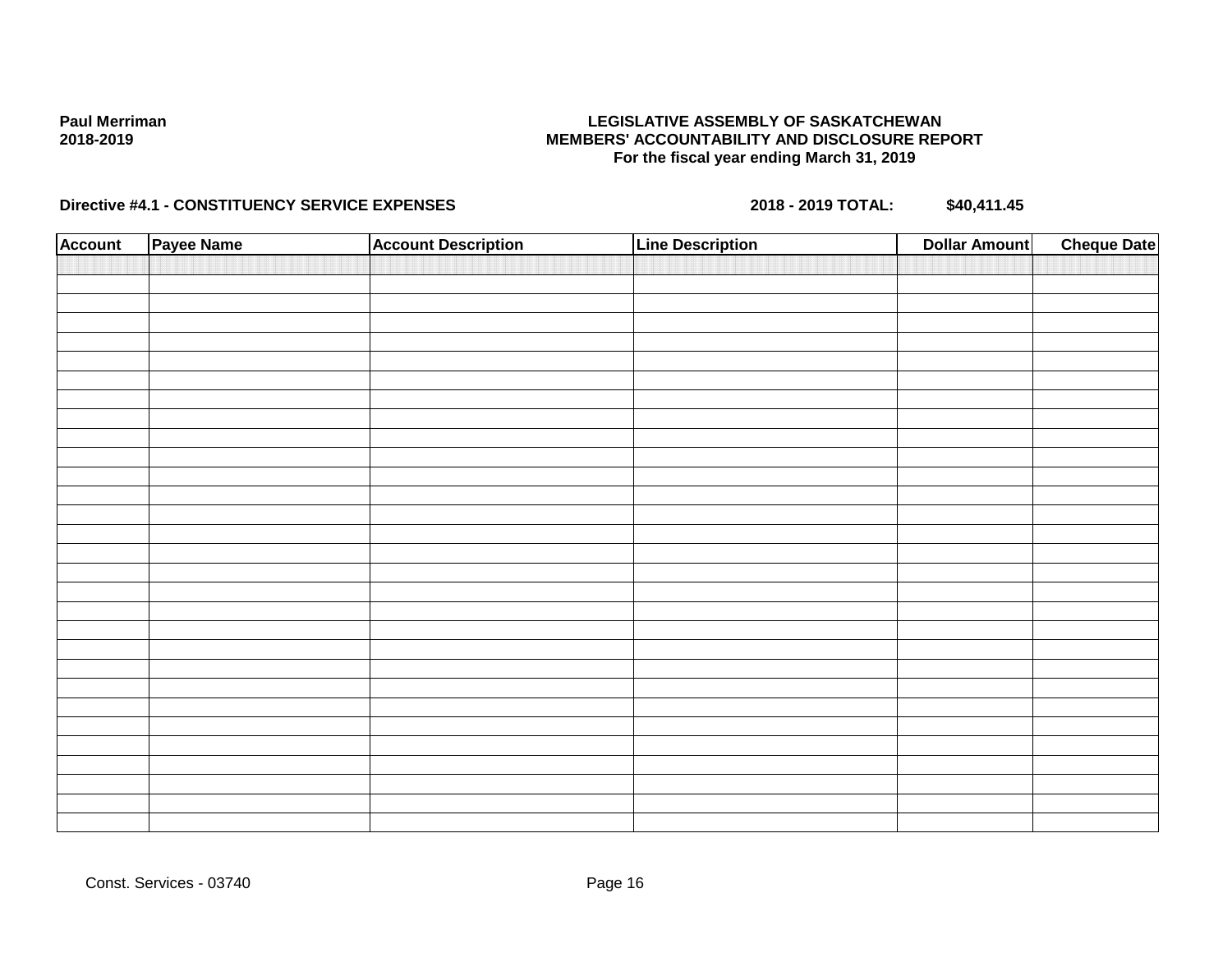### **LEGISLATIVE ASSEMBLY OF SASKATCHEWAN MEMBERS' ACCOUNTABILITY AND DISCLOSURE REPORT For the fiscal year ending March 31, 2019**

| <b>Account</b> | Payee Name | <b>Account Description</b> | <b>Line Description</b> | <b>Dollar Amount</b> | <b>Cheque Date</b> |
|----------------|------------|----------------------------|-------------------------|----------------------|--------------------|
|                |            |                            |                         |                      |                    |
|                |            |                            |                         |                      |                    |
|                |            |                            |                         |                      |                    |
|                |            |                            |                         |                      |                    |
|                |            |                            |                         |                      |                    |
|                |            |                            |                         |                      |                    |
|                |            |                            |                         |                      |                    |
|                |            |                            |                         |                      |                    |
|                |            |                            |                         |                      |                    |
|                |            |                            |                         |                      |                    |
|                |            |                            |                         |                      |                    |
|                |            |                            |                         |                      |                    |
|                |            |                            |                         |                      |                    |
|                |            |                            |                         |                      |                    |
|                |            |                            |                         |                      |                    |
|                |            |                            |                         |                      |                    |
|                |            |                            |                         |                      |                    |
|                |            |                            |                         |                      |                    |
|                |            |                            |                         |                      |                    |
|                |            |                            |                         |                      |                    |
|                |            |                            |                         |                      |                    |
|                |            |                            |                         |                      |                    |
|                |            |                            |                         |                      |                    |
|                |            |                            |                         |                      |                    |
|                |            |                            |                         |                      |                    |
|                |            |                            |                         |                      |                    |
|                |            |                            |                         |                      |                    |
|                |            |                            |                         |                      |                    |
|                |            |                            |                         |                      |                    |
|                |            |                            |                         |                      |                    |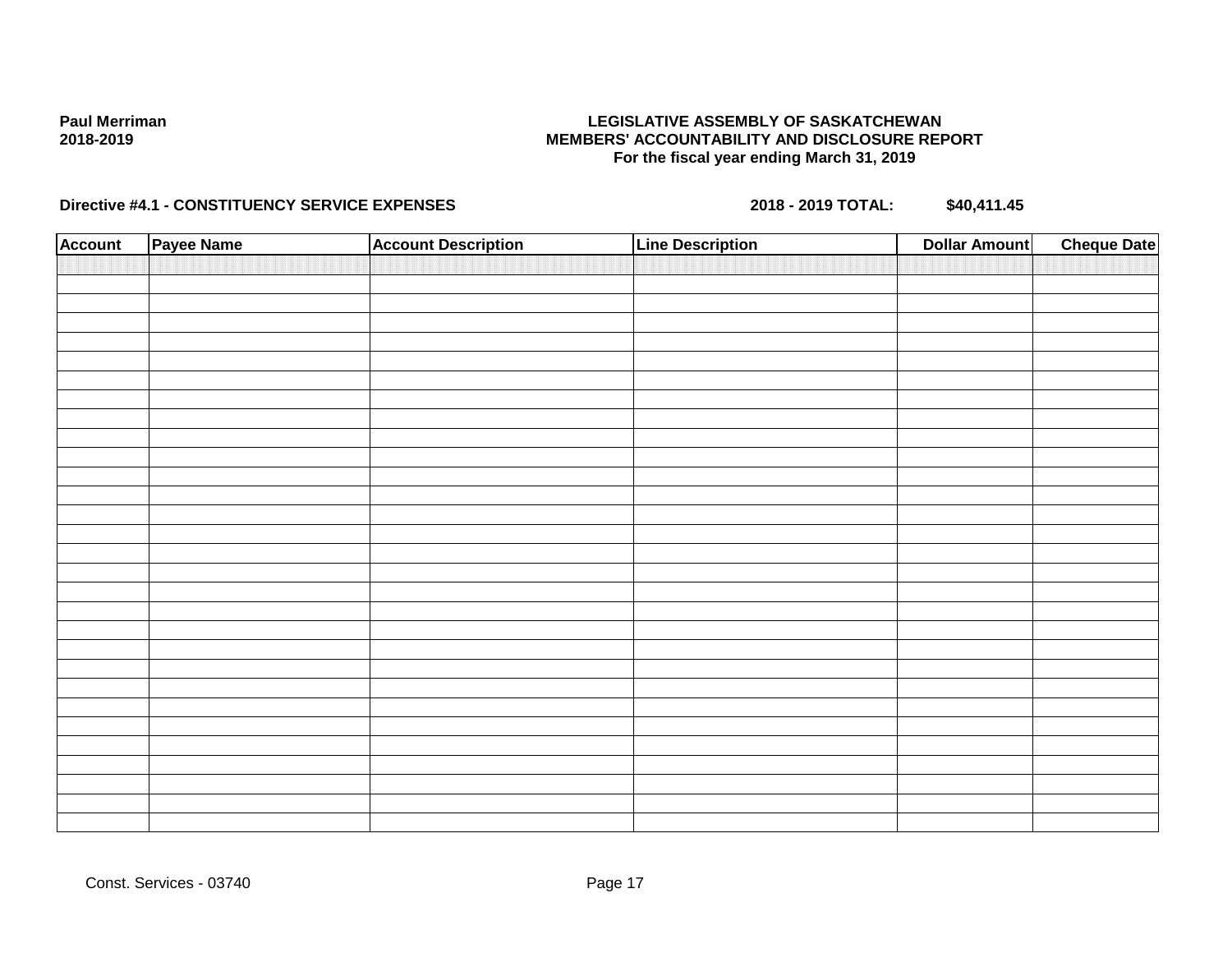### **LEGISLATIVE ASSEMBLY OF SASKATCHEWAN MEMBERS' ACCOUNTABILITY AND DISCLOSURE REPORT For the fiscal year ending March 31, 2019**

| <b>Account</b> | <b>Payee Name</b> | <b>Account Description</b> | <b>Line Description</b> | Dollar Amount | <b>Cheque Date</b> |
|----------------|-------------------|----------------------------|-------------------------|---------------|--------------------|
|                |                   |                            |                         |               |                    |
|                |                   |                            |                         |               |                    |
|                |                   |                            |                         |               |                    |
|                |                   |                            |                         |               |                    |
|                |                   |                            |                         |               |                    |
|                |                   |                            |                         |               |                    |
|                |                   |                            |                         |               |                    |
|                |                   |                            |                         |               |                    |
|                |                   |                            |                         |               |                    |
|                |                   |                            |                         |               |                    |
|                |                   |                            |                         |               |                    |
|                |                   |                            |                         |               |                    |
|                |                   |                            |                         |               |                    |
|                |                   |                            |                         |               |                    |
|                |                   |                            |                         |               |                    |
|                |                   |                            |                         |               |                    |
|                |                   |                            |                         |               |                    |
|                |                   |                            |                         |               |                    |
|                |                   |                            |                         |               |                    |
|                |                   |                            |                         |               |                    |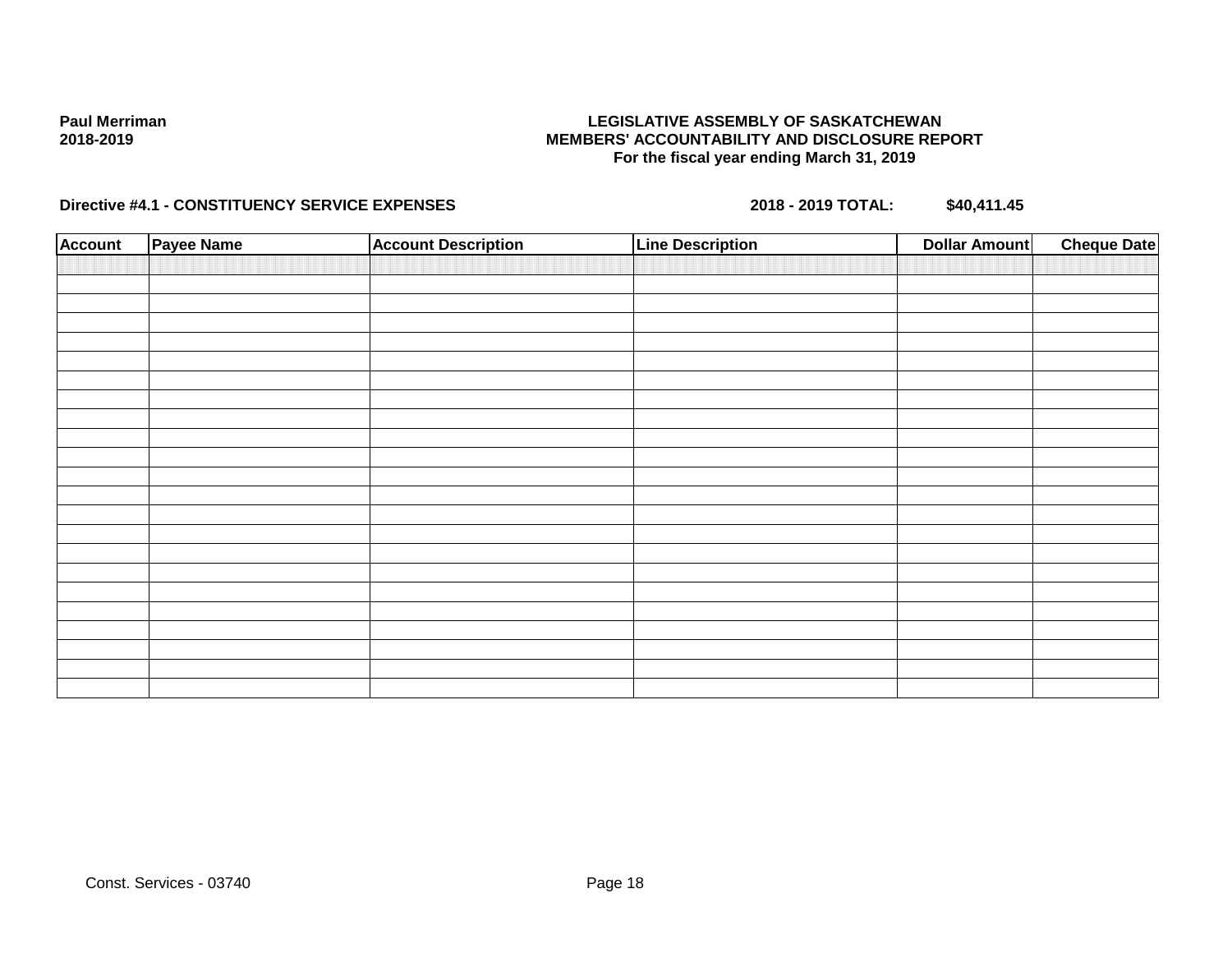### **LEGISLATIVE ASSEMBLY OF SASKATCHEWAN MEMBERS' ACCOUNTABILITY AND DISCLOSURE REPORT For the fiscal year ending March 31, 2019**

# Directive #6 - CONSTITUENCY ASSISTANT EXPENSES 2018 - 2018 - 2019 TOTAL: \$58,674.00

| <b>Account</b> | <b>Payee Name</b>   | <b>Account Description</b>    | <b>Dollar Amount</b> | <b>Cheque Date</b> |
|----------------|---------------------|-------------------------------|----------------------|--------------------|
|                |                     |                               |                      |                    |
| 514300         | KULCSAR, DEBRA LYNN | Part-Time/Permanent Part-Time | 1,062.43             | 04-24-18           |
| 514300         | KULCSAR, DEBRA LYNN | Part-Time/Permanent Part-Time | 1062.43              | 05-08-18           |
| 514300         | KULCSAR, DEBRA LYNN | Part-Time/Permanent Part-Time | 1062.43              | 05-23-18           |
| 514300         | KULCSAR, DEBRA LYNN | Part-Time/Permanent Part-Time | 951.76               | 06-05-18           |
| 514300         | KULCSAR, DEBRA LYNN | Part-Time/Permanent Part-Time | 1062.43              | 06-13-18           |
| 514300         | KULCSAR, DEBRA LYNN | Part-Time/Permanent Part-Time | 1,239.50             | 06-27-18           |
| 514300         | KULCSAR, DEBRA LYNN | Part-Time/Permanent Part-Time | 885.36               | $07 - 11 - 18$     |
| 514300         | KULCSAR, DEBRA LYNN | Part-Time/Permanent Part-Time | 1018.16              | 07-25-18           |
| 514300         | KULCSAR, DEBRA LYNN | Part-Time/Permanent Part-Time | 885.36               | 08-08-18           |
| 514300         | KULCSAR, DEBRA LYNN | Part-Time/Permanent Part-Time | 885.36               | 08-22-18           |
| 514300         | KULCSAR, DEBRA LYNN | Part-Time/Permanent Part-Time | 885.36               | 09-05-18           |
| 514300         | KULCSAR, DEBRA LYNN | Part-Time/Permanent Part-Time | 1,228.44             | 09-19-18           |
| 514300         | KULCSAR, DEBRA LYNN | Part-Time/Permanent Part-Time | 1,449.78             | 10-03-18           |
| 514300         | KULCSAR, DEBRA LYNN | Part-Time/Permanent Part-Time | 1239.5               | 10-17-18           |
| 514300         | KULCSAR, DEBRA LYNN | Part-Time/Permanent Part-Time | 1416.58              | $11 - 01 - 18$     |
| 514300         | KULCSAR, DEBRA LYNN | Part-Time/Permanent Part-Time | 1466.38              | $11 - 14 - 18$     |
| 514300         | KULCSAR, DEBRA LYNN | Part-Time/Permanent Part-Time | 1593.65              | 11-28-18           |
| 514300         | KULCSAR, DEBRA LYNN | Part-Time/Permanent Part-Time | 1283.77              | 12-12-18           |
| 514300         | KULCSAR, DEBRA LYNN | Part-Time/Permanent Part-Time | 1239.5               | 12-27-18           |
| 514300         | KULCSAR, DEBRA LYNN | Part-Time/Permanent Part-Time | 1,239.50             | 01-09-19           |
| 514300         | KULCSAR, DEBRA LYNN | Part-Time/Permanent Part-Time | 1,350.17             | $01 - 23 - 19$     |
| 514300         | KULCSAR, DEBRA LYNN | Part-Time/Permanent Part-Time | 1,062.43             | 02-06-19           |
| 514300         | KULCSAR, DEBRA LYNN | Part-Time/Permanent Part-Time | 1,062.43             | 02-20-19           |
| 514300         | KULCSAR, DEBRA LYNN | Part-Time/Permanent Part-Time | 1,062.43             | 03-06-19           |
| 514300         | KULCSAR, DEBRA LYNN | Part-Time/Permanent Part-Time | 1,217.37             | 03-20-19           |
| 514300         | KULCSAR, DEBRA LYNN | Part-Time/Permanent Part-Time | 1593.65              | 04-03-19           |
| 514300         | RIGLIN, MICHELLE L  | Part-Time/Permanent Part-Time | 91.64                | 05-23-18           |
| 514300         | VELAZQUEZ, DANIELLE | Part-Time/Permanent Part-Time | 899.97               | 04-24-18           |
| 514300         | VELAZQUEZ, DANIELLE | Part-Time/Permanent Part-Time | 1,028.54             | 05-08-18           |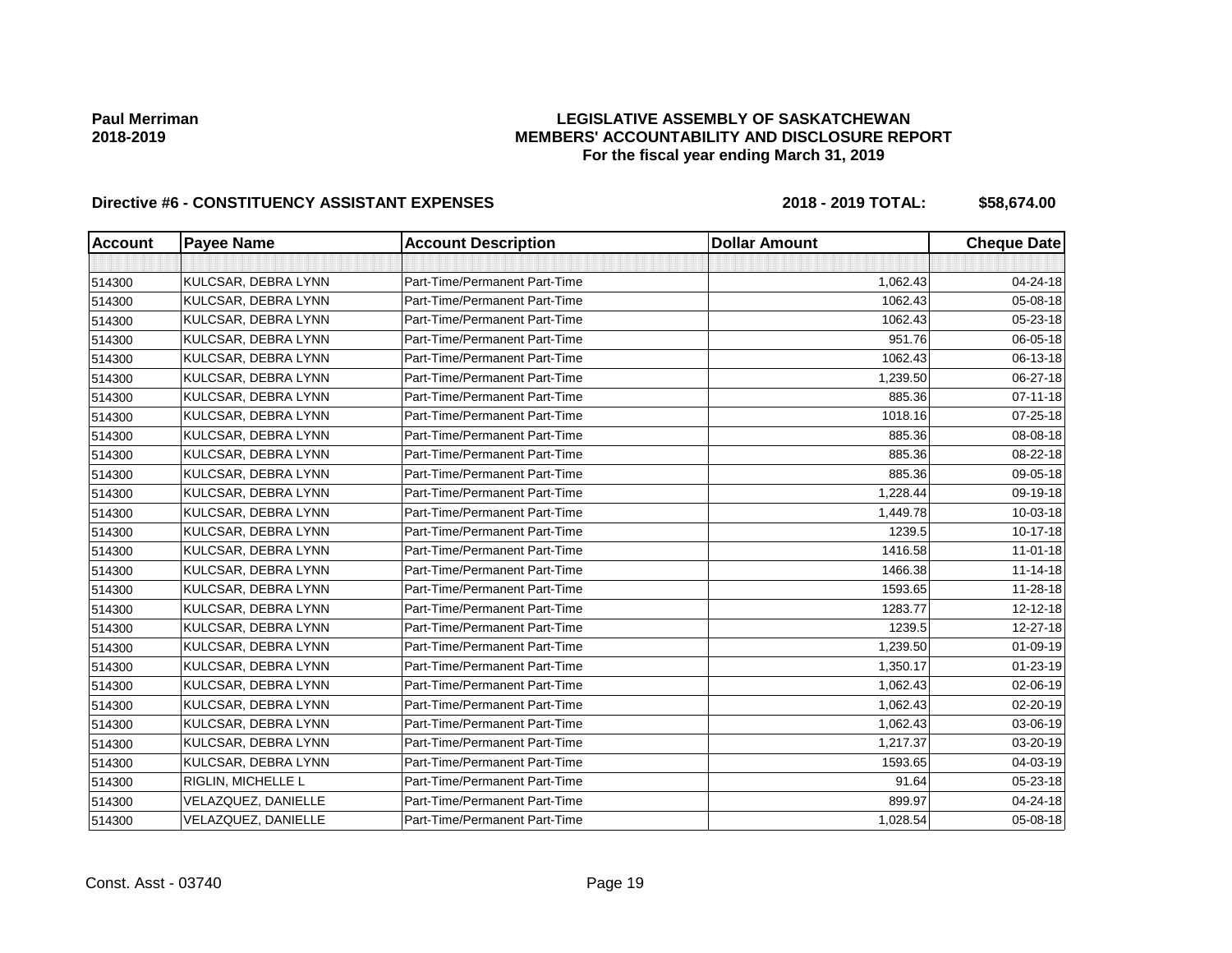### **LEGISLATIVE ASSEMBLY OF SASKATCHEWAN MEMBERS' ACCOUNTABILITY AND DISCLOSURE REPORT For the fiscal year ending March 31, 2019**

# Directive #6 - CONSTITUENCY ASSISTANT EXPENSES 2018 - 2018 - 2019 TOTAL: \$58,674.00

| <b>Account</b> | <b>Payee Name</b>   | <b>Account Description</b>                    | <b>Dollar Amount</b> | <b>Cheque Date</b> |
|----------------|---------------------|-----------------------------------------------|----------------------|--------------------|
|                |                     |                                               |                      |                    |
| 514300         | VELAZQUEZ, DANIELLE | Part-Time/Permanent Part-Time                 | 1028.54              | 05-23-18           |
| 514300         | VELAZQUEZ, DANIELLE | Part-Time/Permanent Part-Time                 | 1028.54              | 06-05-18           |
| 514300         | VELAZQUEZ, DANIELLE | Part-Time/Permanent Part-Time                 | 1028.54              | 06-13-18           |
| 514300         | VELAZQUEZ, DANIELLE | Part-Time/Permanent Part-Time                 | 899.97               | 06-27-18           |
| 514300         | VELAZQUEZ, DANIELLE | Part-Time/Permanent Part-Time                 | 1,189.25             | $07 - 11 - 18$     |
| 514300         | VELAZQUEZ, DANIELLE | Part-Time/Permanent Part-Time                 | 1157.1               | $07 - 25 - 18$     |
| 514300         | VELAZQUEZ, DANIELLE | Part-Time/Permanent Part-Time                 | 1,349.95             | 08-08-18           |
| 514300         | VELAZQUEZ, DANIELLE | Part-Time/Permanent Part-Time                 | 1285.67              | 08-22-18           |
| 514300         | VELAZQUEZ, DANIELLE | Part-Time/Permanent Part-Time                 | 1,157.10             | 09-05-18           |
| 514300         | VELAZQUEZ, DANIELLE | Part-Time/Permanent Part-Time                 | 1285.67              | 09-19-18           |
| 514300         | VELAZQUEZ, DANIELLE | Part-Time/Permanent Part-Time                 | 1,028.54             | 10-03-18           |
| 514300         | VELAZQUEZ, DANIELLE | Part-Time/Permanent Part-Time                 | 1,221.39             | 10-17-18           |
| 514300         | VELAZQUEZ, DANIELLE | Part-Time/Permanent Part-Time                 | 1.028.54             | $11 - 01 - 18$     |
| 514300         | VELAZQUEZ, DANIELLE | Part-Time/Permanent Part-Time                 | 1,028.54             | $11 - 14 - 18$     |
| 514300         | VELAZQUEZ, DANIELLE | Part-Time/Permanent Part-Time                 | 1028.54              | 11-28-18           |
| 514300         | VELAZQUEZ, DANIELLE | Part-Time/Permanent Part-Time                 | 1,028.54             | 12-12-18           |
| 514300         | VELAZQUEZ, DANIELLE | Part-Time/Permanent Part-Time                 | 1,028.54             | 12-27-18           |
| 514300         | VELAZQUEZ, DANIELLE | Part-Time/Permanent Part-Time                 | 1,028.54             | $01 - 09 - 19$     |
| 514300         | VELAZQUEZ, DANIELLE | Part-Time/Permanent Part-Time                 | 1,028.54             | 01-23-19           |
| 514300         | VELAZQUEZ, DANIELLE | Part-Time/Permanent Part-Time                 | 1,028.54             | 02-06-19           |
| 514300         | VELAZQUEZ, DANIELLE | Part-Time/Permanent Part-Time                 | 1,028.54             | 02-20-19           |
| 514300         | VELAZQUEZ, DANIELLE | Part-Time/Permanent Part-Time                 | 1,189.25             | 03-06-19           |
| 514300         | VELAZQUEZ, DANIELLE | Part-Time/Permanent Part-Time                 | 1,189.25             | 03-20-19           |
| 514300         | VELAZQUEZ, DANIELLE | Part-Time/Permanent Part-Time                 | 1124.97              | 04-03-19           |
| 519900         | None (Default)      | Change in Y/E Accrued Empl Leave Entitlements | $-1109.53$           | 04-18-18           |
| 519900         | None (Default)      | Change in Y/E Accrued Empl Leave Entitlements | 836.63               | 04-08-19           |
|                |                     |                                               |                      |                    |
|                |                     |                                               |                      |                    |
|                |                     |                                               |                      |                    |

Const. Asst - 03740 Page 20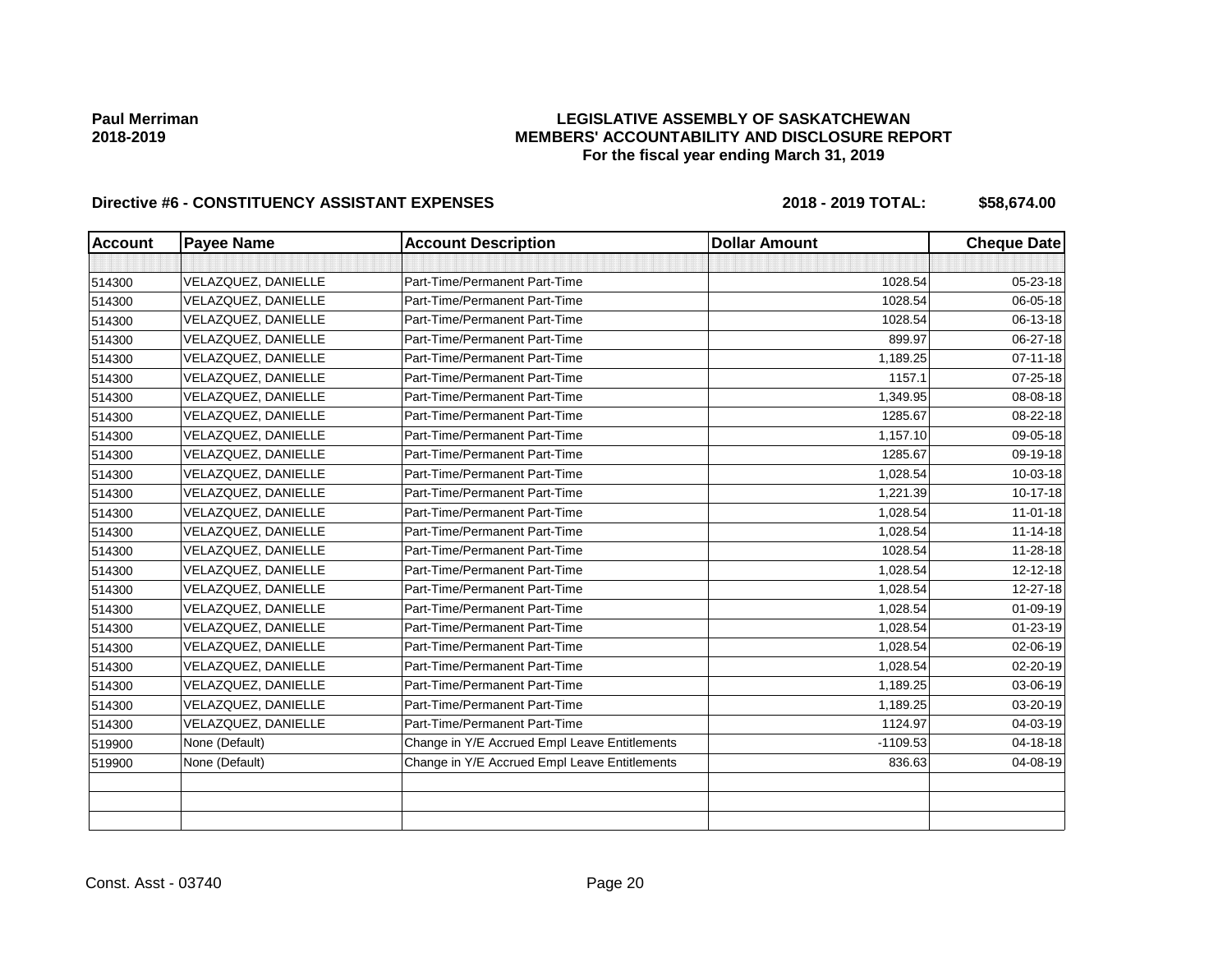### **LEGISLATIVE ASSEMBLY OF SASKATCHEWAN MEMBERS' ACCOUNTABILITY AND DISCLOSURE REPORT For the fiscal year ending March 31, 2019**

# Directive #6 - CONSTITUENCY ASSISTANT EXPENSES 2018 - 2018 - 2019 TOTAL: \$58,674.00

| <b>Account</b> | Payee Name | <b>Account Description</b> | <b>Dollar Amount</b> | <b>Cheque Date</b> |
|----------------|------------|----------------------------|----------------------|--------------------|
|                |            |                            |                      |                    |
|                |            |                            |                      |                    |
|                |            |                            |                      |                    |
|                |            |                            |                      |                    |
|                |            |                            |                      |                    |
|                |            |                            |                      |                    |
|                |            |                            |                      |                    |
|                |            |                            |                      |                    |
|                |            |                            |                      |                    |
|                |            |                            |                      |                    |
|                |            |                            |                      |                    |
|                |            |                            |                      |                    |
|                |            |                            |                      |                    |
|                |            |                            |                      |                    |
|                |            |                            |                      |                    |
|                |            |                            |                      |                    |
|                |            |                            |                      |                    |
|                |            |                            |                      |                    |
|                |            |                            |                      |                    |
|                |            |                            |                      |                    |
|                |            |                            |                      |                    |
|                |            |                            |                      |                    |
|                |            |                            |                      |                    |
|                |            |                            |                      |                    |
|                |            |                            |                      |                    |
|                |            |                            |                      |                    |
|                |            |                            |                      |                    |
|                |            |                            |                      |                    |
|                |            |                            |                      |                    |